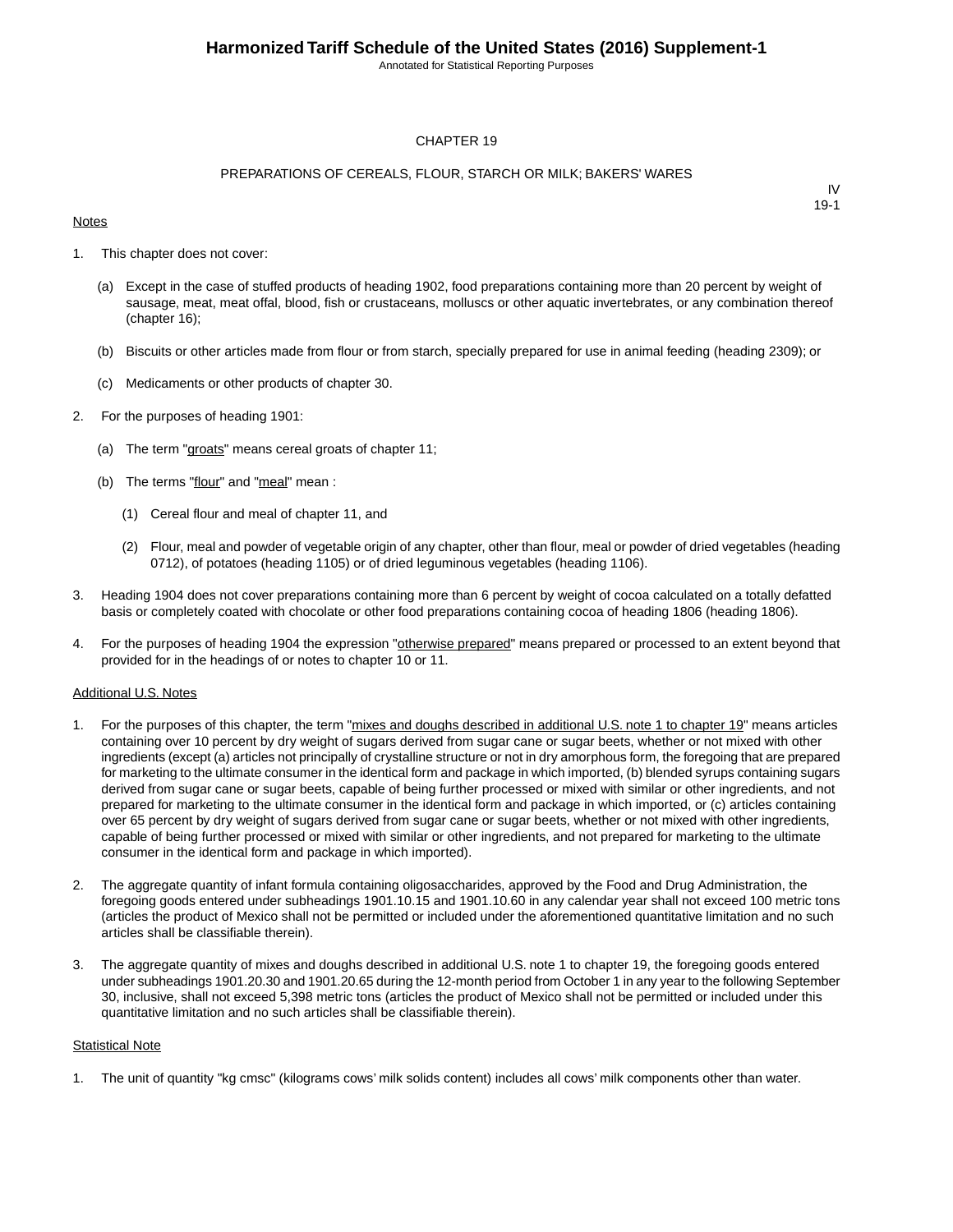Annotated for Statistical Reporting Purposes

| Heading/                         | Stat.       |                                                                                                                                                                                                                                                                                                                                                                                                                                                                                                                                                                                                                                              | Unit           |                        | Rates of Duty                                                                                                                                                                                                                                                                                                                             |                        |
|----------------------------------|-------------|----------------------------------------------------------------------------------------------------------------------------------------------------------------------------------------------------------------------------------------------------------------------------------------------------------------------------------------------------------------------------------------------------------------------------------------------------------------------------------------------------------------------------------------------------------------------------------------------------------------------------------------------|----------------|------------------------|-------------------------------------------------------------------------------------------------------------------------------------------------------------------------------------------------------------------------------------------------------------------------------------------------------------------------------------------|------------------------|
| Subheading                       | Suf-<br>fix | Article Description                                                                                                                                                                                                                                                                                                                                                                                                                                                                                                                                                                                                                          | of<br>Quantity | General                | $\mathbf{1}$<br>Special                                                                                                                                                                                                                                                                                                                   | $\overline{2}$         |
| 1901<br>1901.10<br>1901.10.05 00 |             | Malt extract; food preparations of flour, groats, meal, starch or<br>malt extract, not containing cocoa or containing less than 40<br>percent by weight of cocoa calculated on a totally defatted<br>basis, not elsewhere specified or included; food preparations<br>of goods of headings 0401 to 0404, not containing cocoa or<br>containing less than 5 percent by weight of cocoa calculated<br>on a totally defatted basis, not elsewhere specified or included:<br>Preparations for infant use, put up for retail sale:<br>Containing over 10 percent by weight of milk solids:<br>Described in general note 15 of the tariff schedule |                |                        | Free (A+, AU, BH,<br>CA, CL, CO, D, E,<br>IL, JO, MA, MX,<br>OM, P, PA, PE,<br>SG)                                                                                                                                                                                                                                                        | 35%                    |
| 1901.10.15 00                    |             | Other:<br>Infant formula containing oligosaccharides:<br>Described in additional U.S. note 2 to this<br>chapter and entered pursuant to its                                                                                                                                                                                                                                                                                                                                                                                                                                                                                                  |                |                        | 5% (KR)                                                                                                                                                                                                                                                                                                                                   |                        |
|                                  |             |                                                                                                                                                                                                                                                                                                                                                                                                                                                                                                                                                                                                                                              | kg<br>kg cmsc  | 17.5%                  | Free (A+, BH, CA,<br>CL, CO, D, E, IL,<br>JO, KR, MA, OM,<br>P, PA, PE, SG)                                                                                                                                                                                                                                                               | 35%                    |
| 1901.10.30                       | 00          |                                                                                                                                                                                                                                                                                                                                                                                                                                                                                                                                                                                                                                              | kg<br>kg cmsc  | $$1.035/kg +$<br>14.9% | Free (BH, CL, JO,<br>MX, SG)<br>$48.3¢/kg + 6.9%$<br>(PE)<br>51.7¢/kg + 7.4%<br>(KR)<br>69¢/kg + 9.9% (PA)<br>$93.1$ ¢/kg + 13.4%<br>(P)<br>See 9912.04.30,<br>9912.04.48 (MA)<br>See 9913.04.25<br>(AU)<br>See 9915.04.30,<br>9915.04.48,<br>9915.04.72 (P+)<br>See 9916.04.30,<br>9916.04.48 (OM)<br>See 9918.04.60-<br>9918.04.80 (CO) | $$1.217/kg +$<br>17.5% |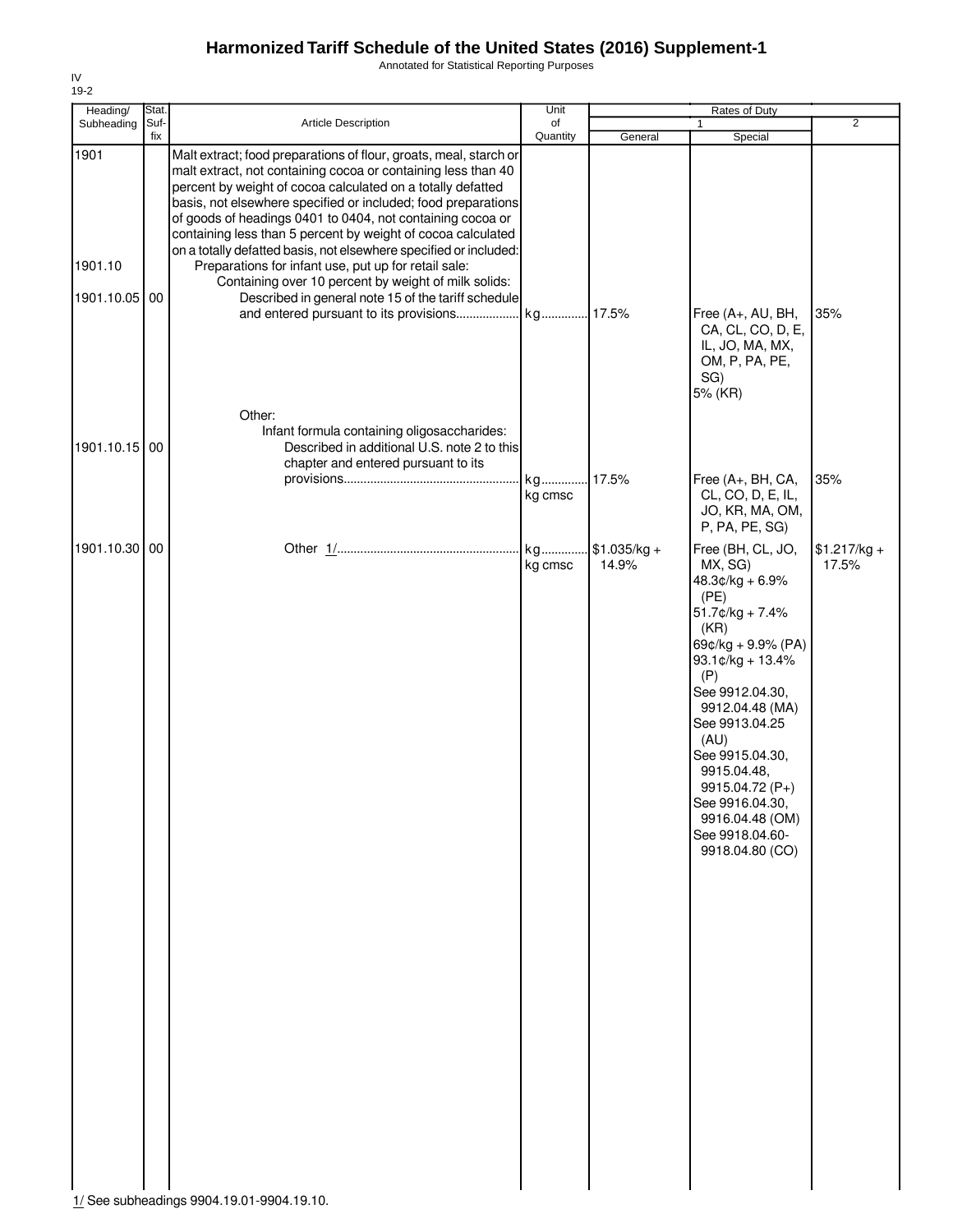Annotated for Statistical Reporting Purposes

| Heading/          | Stat.       |                                                                                                                                                                                                                                                                                                                                                                                                                                                                                 | Unit           |                        | Rates of Duty                                                                                                                                                                                                                                                                                                                                                 |                        |
|-------------------|-------------|---------------------------------------------------------------------------------------------------------------------------------------------------------------------------------------------------------------------------------------------------------------------------------------------------------------------------------------------------------------------------------------------------------------------------------------------------------------------------------|----------------|------------------------|---------------------------------------------------------------------------------------------------------------------------------------------------------------------------------------------------------------------------------------------------------------------------------------------------------------------------------------------------------------|------------------------|
| Subheading        | Suf-<br>fix | <b>Article Description</b>                                                                                                                                                                                                                                                                                                                                                                                                                                                      | of<br>Quantity | General                | Special                                                                                                                                                                                                                                                                                                                                                       | 2                      |
| 1901 (con.)       |             | Malt extract; food preparations of flour, groats, meal, starch or<br>malt extract, not containing cocoa or containing less than 40<br>percent by weight of cocoa calculated on a totally defatted<br>basis, not elsewhere specified or included; food preparations<br>of goods of headings 0401 to 0404, not containing cocoa or<br>containing less than 5 percent by weight of cocoa calculated<br>on a totally defatted basis, not elsewhere specified or included:<br>(con.) |                |                        |                                                                                                                                                                                                                                                                                                                                                               |                        |
| 1901.10<br>(con.) |             | Preparations for infant use, put up for retail sale: (con.)<br>Containing over 10 percent by weight of milk solids:<br>(con.)<br>Other: (con.)                                                                                                                                                                                                                                                                                                                                  |                |                        |                                                                                                                                                                                                                                                                                                                                                               |                        |
| 1901.10.35        | 00          | Other:<br>Dairy products described in additional U.S.<br>note 1 to chapter 4:<br>Described in additional U.S. note 10<br>to chapter 4 and entered pursuant to                                                                                                                                                                                                                                                                                                                   |                | 17.5%                  | Free (A+, AU, BH,                                                                                                                                                                                                                                                                                                                                             | 35%                    |
|                   |             |                                                                                                                                                                                                                                                                                                                                                                                                                                                                                 | kg cmsc        |                        | CA, CL, CO, D, E,<br>IL, JO, KR, MA,<br>OM, P, PA, PE,<br>SG)                                                                                                                                                                                                                                                                                                 |                        |
| 1901.10.40 00     |             |                                                                                                                                                                                                                                                                                                                                                                                                                                                                                 | kg<br>kg cmsc  | $$1.035/kg +$<br>14.9% | Free (BH, CL, JO,<br>MX, SG)<br>69¢/kg + 9.9% (PA)<br>$93.1$ ¢/kg + 13.4%<br>(P)<br>See 9912.04.30,<br>9912.04.48 (MA)<br>See 9913.04.25<br>(AU)<br>See 9915.04.30,<br>9915.04.48,<br>9915.04.72 (P+)<br>See 9916.04.30,<br>9916.04.48 (OM)<br>See 9917.04.20,<br>9917.04.34 (PE)<br>See 9918.04.60-<br>9918.04.80 (CO)<br>See 9920.04.10,<br>9920.04.24 (KR) | $$1.217/kg +$<br>17.5% |
| 1901.10.45 00     |             | 1/ See subheadings 9904.04.50-9904.05.01.                                                                                                                                                                                                                                                                                                                                                                                                                                       | kg<br>kg cmsc  | 14.9%                  | Free (A+, AU, BH,<br>CA, CL, CO, D, E,<br>IL, JO, MA, MX,<br>OM, P, PA, PE,<br>SG)<br>4.2% (KR)                                                                                                                                                                                                                                                               | 35%                    |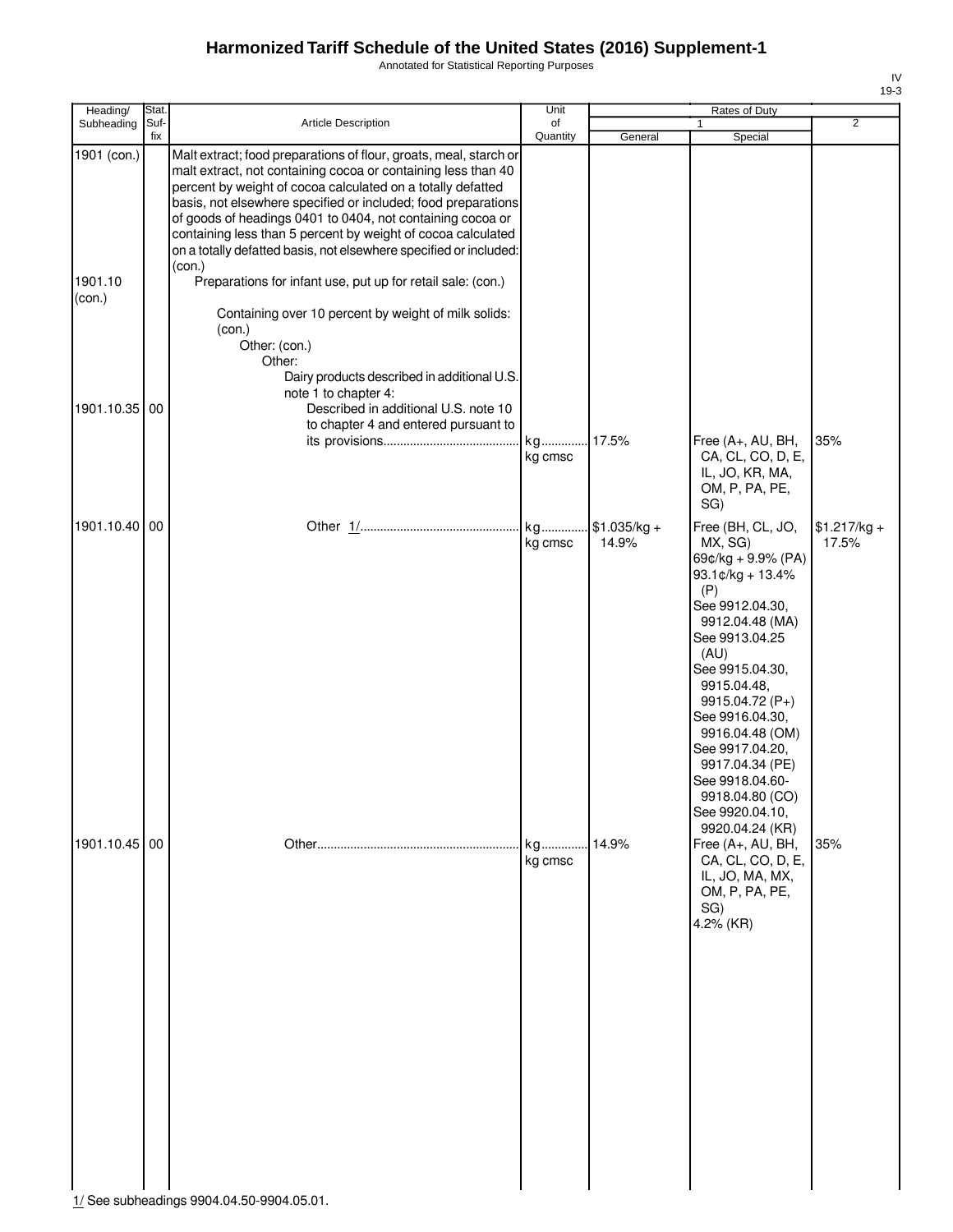Annotated for Statistical Reporting Purposes

| Heading/               | Stat.       |                                                                                                                                                                                                                                                                                                                                                                                                                                                                                                                                                | Unit           |         | Rates of Duty                                                                                                                                                                                                                                                                                                                             |                        |
|------------------------|-------------|------------------------------------------------------------------------------------------------------------------------------------------------------------------------------------------------------------------------------------------------------------------------------------------------------------------------------------------------------------------------------------------------------------------------------------------------------------------------------------------------------------------------------------------------|----------------|---------|-------------------------------------------------------------------------------------------------------------------------------------------------------------------------------------------------------------------------------------------------------------------------------------------------------------------------------------------|------------------------|
| Subheading             | Suf-<br>fix | Article Description                                                                                                                                                                                                                                                                                                                                                                                                                                                                                                                            | of<br>Quantity | General | 1<br>Special                                                                                                                                                                                                                                                                                                                              | $\overline{2}$         |
| 1901 (con.)<br>1901.10 |             | Malt extract; food preparations of flour, groats, meal, starch or<br>malt extract, not containing cocoa or containing less than 40<br>percent by weight of cocoa calculated on a totally defatted<br>basis, not elsewhere specified or included; food preparations<br>of goods of headings 0401 to 0404, not containing cocoa or<br>containing less than 5 percent by weight of cocoa calculated<br>on a totally defatted basis, not elsewhere specified or included:<br>(con.)<br>Preparations for infant use, put up for retail sale: (con.) |                |         |                                                                                                                                                                                                                                                                                                                                           |                        |
| (con.)                 |             | Other:                                                                                                                                                                                                                                                                                                                                                                                                                                                                                                                                         |                |         |                                                                                                                                                                                                                                                                                                                                           |                        |
| 1901.10.55             | 00          | Described in general note 15 of the tariff schedule                                                                                                                                                                                                                                                                                                                                                                                                                                                                                            |                |         | Free (A+, AU, BH,<br>CA, CL, CO, D, E,<br>IL, JO, MA, MX,<br>OM, P, PA, PE,<br>SG)<br>5% (KR)                                                                                                                                                                                                                                             | 35%                    |
| 1901.10.60             | 00          | Other:<br>Infant formula containing oligosaccharides:<br>Described in additional U.S. note 2 to this<br>chapter and entered pursuant to its                                                                                                                                                                                                                                                                                                                                                                                                    |                |         |                                                                                                                                                                                                                                                                                                                                           |                        |
|                        |             |                                                                                                                                                                                                                                                                                                                                                                                                                                                                                                                                                |                |         | Free (A+, BH, CA,<br>CL, CO, D, E, IL,<br>JO, KR, MA, OM,<br>P, PA, PE, SG)                                                                                                                                                                                                                                                               | 35%                    |
| 1901.10.75 00          |             |                                                                                                                                                                                                                                                                                                                                                                                                                                                                                                                                                |                | 14.9%   | Free (BH, CL, JO,<br>MX, SG)<br>$48.3¢/kg + 6.9%$<br>(PE)<br>$51.7$ ¢/kg + 7.4%<br>(KR)<br>69¢/kg + 9.9% (PA)<br>93.1¢/kg + 13.4%<br>(P)<br>See 9912.04.30,<br>9912.04.48 (MA)<br>See 9913.04.25<br>(AU)<br>See 9915.04.30,<br>9915.04.48,<br>9915.04.72 (P+)<br>See 9916.04.30,<br>9916.04.48 (OM)<br>See 9918.04.60-<br>9918.04.80 (CO) | $$1.217/kg +$<br>17.5% |

IV 19-4

1/ See subheadings 9904.19.01-9904.19.10.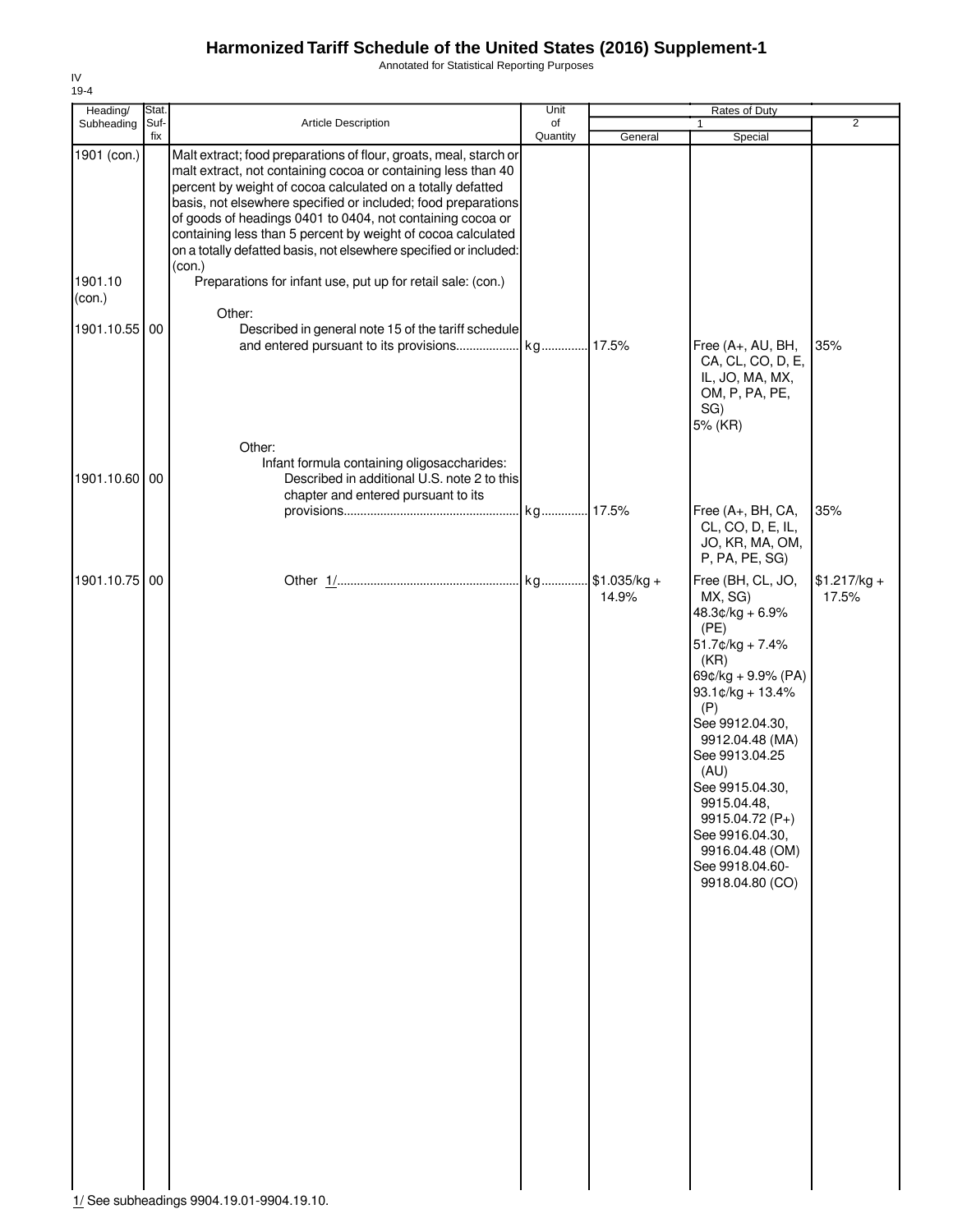Annotated for Statistical Reporting Purposes

| Heading/          | Stat.       |                                                                                                                                                                                                                                                                                                                                                                                                                                                                                 | Unit           |         | Rates of Duty                                                                                                                                                                                                                                                                                                                           |                        |
|-------------------|-------------|---------------------------------------------------------------------------------------------------------------------------------------------------------------------------------------------------------------------------------------------------------------------------------------------------------------------------------------------------------------------------------------------------------------------------------------------------------------------------------|----------------|---------|-----------------------------------------------------------------------------------------------------------------------------------------------------------------------------------------------------------------------------------------------------------------------------------------------------------------------------------------|------------------------|
| Subheading        | Suf-<br>fix | <b>Article Description</b>                                                                                                                                                                                                                                                                                                                                                                                                                                                      | of<br>Quantity | General | Special                                                                                                                                                                                                                                                                                                                                 | $\overline{2}$         |
| 1901 (con.)       |             | Malt extract; food preparations of flour, groats, meal, starch or<br>malt extract, not containing cocoa or containing less than 40<br>percent by weight of cocoa calculated on a totally defatted<br>basis, not elsewhere specified or included; food preparations<br>of goods of headings 0401 to 0404, not containing cocoa or<br>containing less than 5 percent by weight of cocoa calculated<br>on a totally defatted basis, not elsewhere specified or included:<br>(con.) |                |         |                                                                                                                                                                                                                                                                                                                                         |                        |
| 1901.10<br>(con.) |             | Preparations for infant use, put up for retail sale: (con.)<br>Other: (con.)                                                                                                                                                                                                                                                                                                                                                                                                    |                |         |                                                                                                                                                                                                                                                                                                                                         |                        |
| 1901.10.80        | 00          | Other: (con.)<br>Other:<br>Dairy products described in additional U.S.<br>note 1 to chapter 4:<br>Described in additional U.S. note 10<br>to chapter 4 and entered pursuant to                                                                                                                                                                                                                                                                                                  |                |         |                                                                                                                                                                                                                                                                                                                                         |                        |
|                   |             |                                                                                                                                                                                                                                                                                                                                                                                                                                                                                 | kg 17.5%       |         | Free (A+, AU, BH,<br>CA, CL, CO, D, E,<br>IL, JO, KR, MA,<br>OM, P, PA, PE,<br>SG)                                                                                                                                                                                                                                                      | 35%                    |
| 1901.10.85 00     |             |                                                                                                                                                                                                                                                                                                                                                                                                                                                                                 |                | 14.9%   | Free (BH, CL, JO,<br>MX, SG)<br>69¢/kg + 9.9% (PA)<br>93.1¢/kg + 13.4%<br>(P)<br>See 9912.04.30,<br>9912.04.48 (MA)<br>See 9913.04.25<br>(AU)<br>See 9915.04.30,<br>9915.04.48,<br>9915.04.72 (P+)<br>See 9916.04.30,<br>9916.04.48 (OM)<br>See 9917.04.20,<br>9917.04.34 (PE)<br>See 9918.04.60-<br>9918.04.80 (CO)<br>See 9920.04.10, | $$1.217/kg +$<br>17.5% |
| 1901.10.95 00     |             | 1/ See subheadings 9904.04.50-9904.05.01.                                                                                                                                                                                                                                                                                                                                                                                                                                       |                |         | 9920.04.24 (KR)<br>Free (A+, AU, BH,<br>CA, CL, CO, D, E,<br>IL, JO, MA, MX,<br>OM, P, PA, PE,<br>SG)<br>4.2% (KR)                                                                                                                                                                                                                      | 35%                    |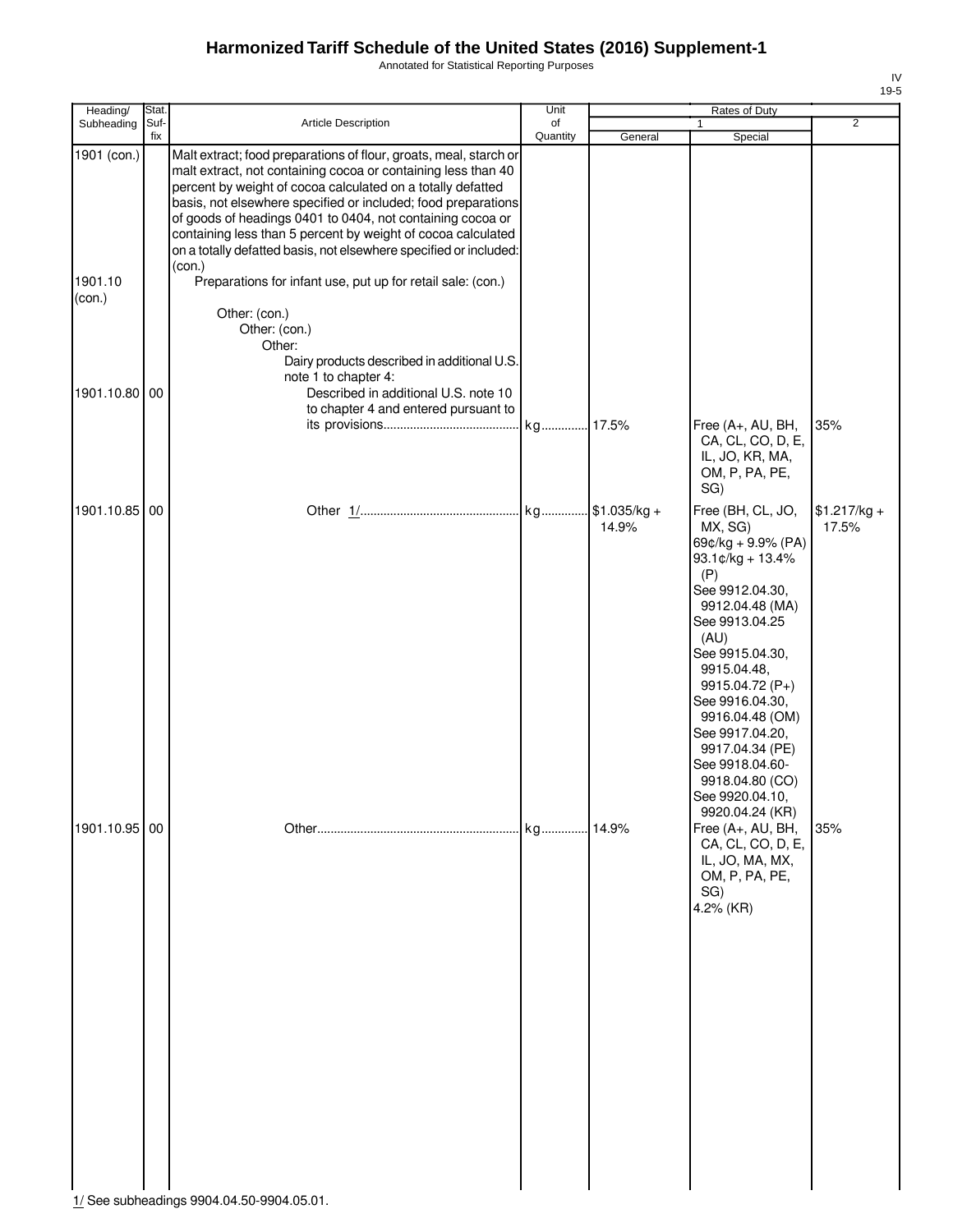Annotated for Statistical Reporting Purposes

| Heading/      | Stat.       |                                                                                                                                                                                                                                                                                                                                                                                                                                                                       | Unit           |                | Rates of Duty                                                                                                                                                                                                                                                                                                                                                 |                    |
|---------------|-------------|-----------------------------------------------------------------------------------------------------------------------------------------------------------------------------------------------------------------------------------------------------------------------------------------------------------------------------------------------------------------------------------------------------------------------------------------------------------------------|----------------|----------------|---------------------------------------------------------------------------------------------------------------------------------------------------------------------------------------------------------------------------------------------------------------------------------------------------------------------------------------------------------------|--------------------|
| Subheading    | Suf-<br>fix | Article Description                                                                                                                                                                                                                                                                                                                                                                                                                                                   | of<br>Quantity | General        | 1<br>Special                                                                                                                                                                                                                                                                                                                                                  | $\overline{2}$     |
| 1901 (con.)   |             | Malt extract; food preparations of flour, groats, meal, starch or<br>malt extract, not containing cocoa or containing less than 40<br>percent by weight of cocoa calculated on a totally defatted<br>basis, not elsewhere specified or included; food preparations<br>of goods of headings 0401 to 0404, not containing cocoa or<br>containing less than 5 percent by weight of cocoa calculated<br>on a totally defatted basis, not elsewhere specified or included: |                |                |                                                                                                                                                                                                                                                                                                                                                               |                    |
| 1901.20       |             | (con.)<br>Mixes and doughs for the preparation of bakers' wares of<br>heading 1905:<br>Containing over 25 percent by weight of butterfat, not                                                                                                                                                                                                                                                                                                                         |                |                |                                                                                                                                                                                                                                                                                                                                                               |                    |
| 1901.20.02 00 |             | put up for retail sale:<br>Described in general note 15 of the tariff schedule                                                                                                                                                                                                                                                                                                                                                                                        |                |                | Free (A, AU, BH,<br>CA, CL, CO, D, E,<br>IL, JO, KR, MA,<br>OM, P, PA, PE,<br>SG)                                                                                                                                                                                                                                                                             | 20%                |
| 1901.20.05 00 |             | Other:<br>Dairy products described in additional U.S.<br>note 1 to chapter 4:<br>Described in additional U.S. note 10 to<br>chapter 4 and entered pursuant to its                                                                                                                                                                                                                                                                                                     | kg             | .10%           | Free (A*, AU, BH,                                                                                                                                                                                                                                                                                                                                             | 20%                |
|               |             |                                                                                                                                                                                                                                                                                                                                                                                                                                                                       | kg cmsc        |                | CA, CL, CO, D, E,<br>IL, JO, KR, MA,<br>OM, P, PA, PE,<br>SG)                                                                                                                                                                                                                                                                                                 |                    |
| 1901.20.15 00 |             |                                                                                                                                                                                                                                                                                                                                                                                                                                                                       | kg<br>kg cmsc  | 42.3¢/kg +8.5% | Free (BH, CL, JO,<br>MX, SG)<br>$28.2¢/kg + 5.6%$<br>(PA)<br>$38¢/kg + 7.6% (P)$<br>See 9912.04.30,<br>9912.04.49 (MA)<br>See 9913.04.25<br>(AU)<br>See 9915.04.30,<br>9915.04.49,<br>9915.04.73 (P+)<br>See 9916.04.30,<br>9916.04.49 (OM)<br>See 9917.04.20,<br>9917.04.35 (PE)<br>See 9918.04.60-<br>9918.04.80 (CO)<br>See 9920.04.10,<br>9920.04.25 (KR) | 49.8¢/kg<br>$+10%$ |

IV 19-6

1/ See subheadings 9904.04.50-9904.05.01.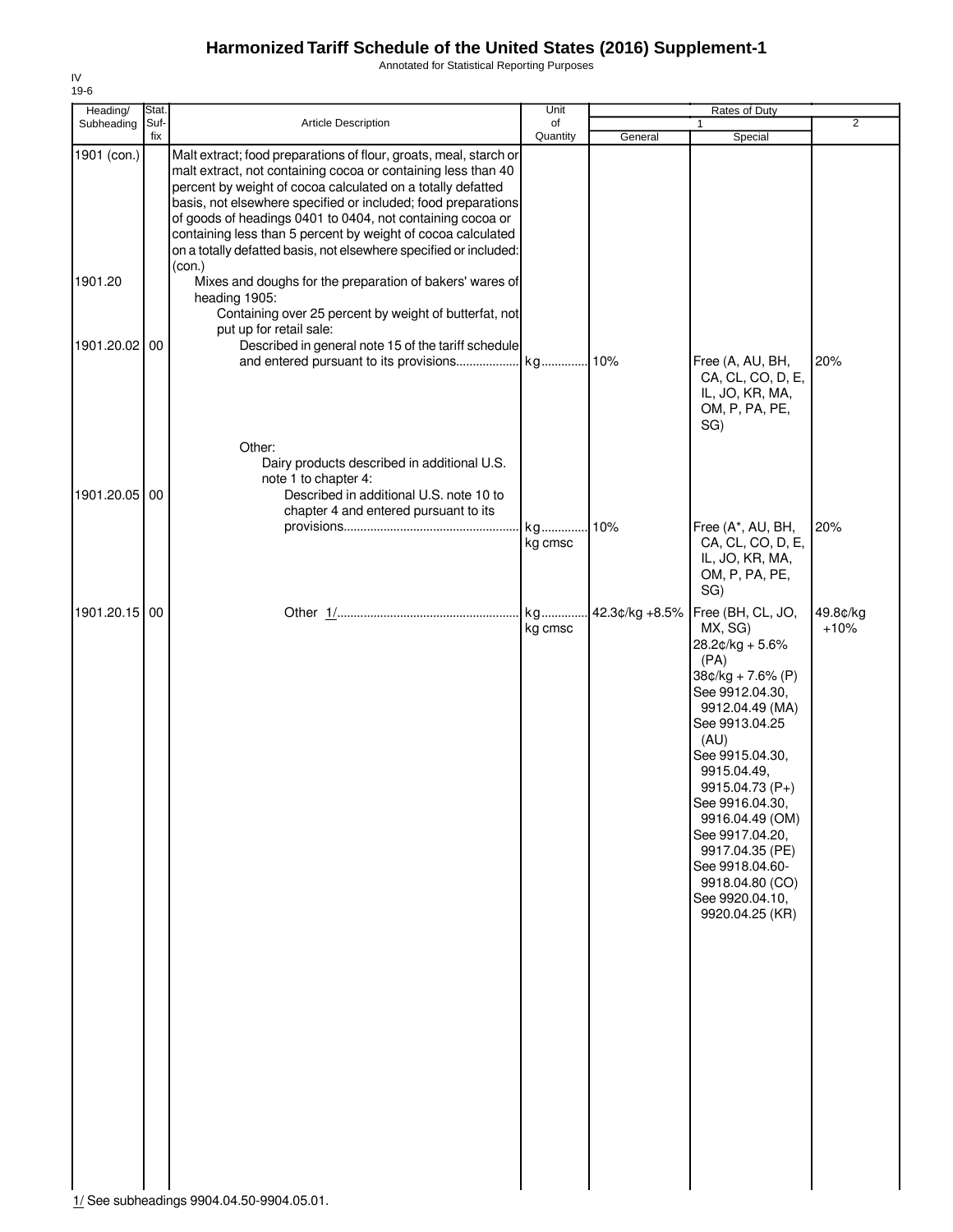Annotated for Statistical Reporting Purposes

| ۰.<br>× |
|---------|

| Heading/          | Stat. |                                                                                                                                                                                                                                                                                                                                                                                                                                                                       | Unit           |         | Rates of Duty                                                                                                                                                                                                                                         |                     |
|-------------------|-------|-----------------------------------------------------------------------------------------------------------------------------------------------------------------------------------------------------------------------------------------------------------------------------------------------------------------------------------------------------------------------------------------------------------------------------------------------------------------------|----------------|---------|-------------------------------------------------------------------------------------------------------------------------------------------------------------------------------------------------------------------------------------------------------|---------------------|
| Subheading        | Suf-  | Article Description                                                                                                                                                                                                                                                                                                                                                                                                                                                   | of<br>Quantity |         |                                                                                                                                                                                                                                                       | $\overline{2}$      |
| 1901 (con.)       | fix   | Malt extract; food preparations of flour, groats, meal, starch or<br>malt extract, not containing cocoa or containing less than 40<br>percent by weight of cocoa calculated on a totally defatted<br>basis, not elsewhere specified or included; food preparations<br>of goods of headings 0401 to 0404, not containing cocoa or<br>containing less than 5 percent by weight of cocoa calculated<br>on a totally defatted basis, not elsewhere specified or included: |                | General | Special                                                                                                                                                                                                                                               |                     |
| 1901.20<br>(con.) |       | (con.)<br>Mixes and doughs for the preparation of bakers' wares of<br>heading 1905: (con.)<br>Containing over 25 percent by weight of butterfat, not<br>put up for retail sale: (con.)<br>Other: (con.)<br>Other:<br>Articles containing over 65 percent by dry<br>weight of sugar described in additional                                                                                                                                                            |                |         |                                                                                                                                                                                                                                                       |                     |
| 1901.20.20 00     |       | U.S. note 2 to chapter 17:<br>Described in additional U.S. note 7 to<br>chapter 17 and entered pursuant to its                                                                                                                                                                                                                                                                                                                                                        | kg<br>kg cmsc  | .10%    | Free (CO, KR, OM,<br>PA, PE)                                                                                                                                                                                                                          | 20%                 |
| 1901.20.25 00     |       |                                                                                                                                                                                                                                                                                                                                                                                                                                                                       | kg<br>kg cmsc  |         | 42.3¢/kg + 8.5% Free (BH, CL, JO,<br>MX, SG)<br>$21.1$ ¢/kg + 4.2%<br>(KR)<br>See 9822.05.20 (P+)<br>See 9822.06.10 (PE)<br>See 9822.08.01<br>(CO)<br>See 9822.09.17 (PA)<br>See 9912.17.05,<br>9912.17.65 (MA)<br>See 9916.17.05,<br>9916.17.65 (OM) | $49.8¢/kg +$<br>10% |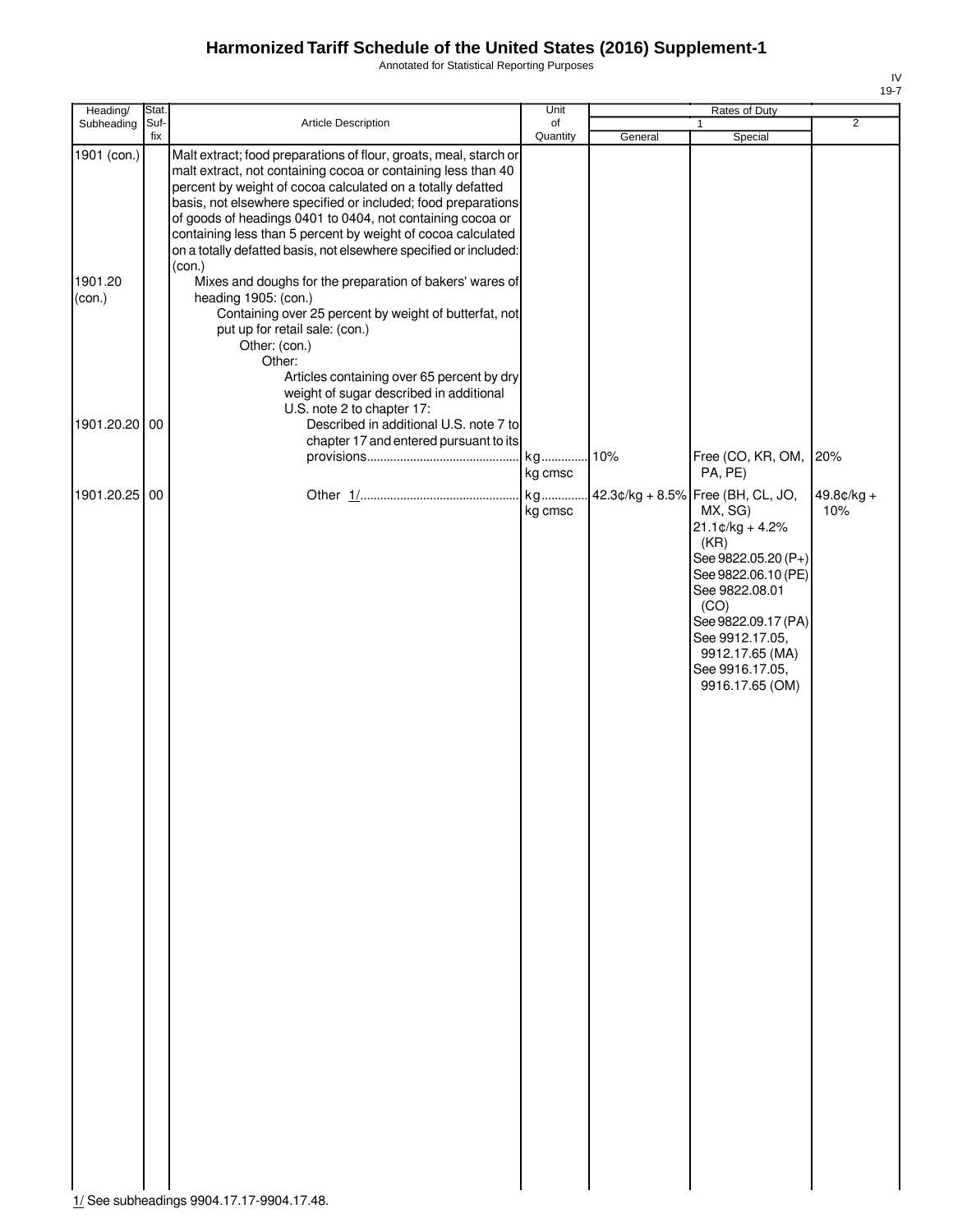Annotated for Statistical Reporting Purposes

| Article Description<br>Subheading<br>Suf-<br>of<br>fix<br>Quantity                                                                                                                                                                                                                                                                                                                                                                                                                                                                                                                                                                                                                                                                                                                                                                                                         |         | 1                                                                                                                                                                                                                                  | $\overline{2}$      |
|----------------------------------------------------------------------------------------------------------------------------------------------------------------------------------------------------------------------------------------------------------------------------------------------------------------------------------------------------------------------------------------------------------------------------------------------------------------------------------------------------------------------------------------------------------------------------------------------------------------------------------------------------------------------------------------------------------------------------------------------------------------------------------------------------------------------------------------------------------------------------|---------|------------------------------------------------------------------------------------------------------------------------------------------------------------------------------------------------------------------------------------|---------------------|
|                                                                                                                                                                                                                                                                                                                                                                                                                                                                                                                                                                                                                                                                                                                                                                                                                                                                            | General | Special                                                                                                                                                                                                                            |                     |
| 1901 (con.)<br>Malt extract; food preparations of flour, groats, meal, starch or<br>malt extract, not containing cocoa or containing less than 40<br>percent by weight of cocoa calculated on a totally defatted<br>basis, not elsewhere specified or included; food preparations<br>of goods of headings 0401 to 0404, not containing cocoa or<br>containing less than 5 percent by weight of cocoa calculated<br>on a totally defatted basis, not elsewhere specified or included:<br>(con.)<br>1901.20<br>Mixes and doughs for the preparation of bakers' wares of<br>heading 1905: (con.)<br>(con.)<br>Containing over 25 percent by weight of butterfat, not<br>put up for retail sale: (con.)<br>Other: (con.)<br>Other: (con.)<br>Mixes and doughs described in additional<br>U.S. note 1 to chapter 19:<br>1901.20.30 00<br>Described in additional U.S. note 3 to |         |                                                                                                                                                                                                                                    |                     |
| this chapter and entered pursuant to<br>10%<br>kg<br>kg cmsc                                                                                                                                                                                                                                                                                                                                                                                                                                                                                                                                                                                                                                                                                                                                                                                                               |         | Free (A, BH, CA, CL, 20%<br>CO, D, E, IL, JO,<br>KR, MA, OM, P,<br>PA, PE, SG)                                                                                                                                                     |                     |
| 1901.20.35<br>kg<br>00<br>kg cmsc                                                                                                                                                                                                                                                                                                                                                                                                                                                                                                                                                                                                                                                                                                                                                                                                                                          |         | 42.3¢/kg + 8.5% Free (BH, CL, JO,<br>MX, SG)<br>$21.1$ ¢/kg + 4.2%<br>(KR)<br>See 9822.05.20 (P+)<br>See 9822.06.10 (PE)<br>See 9822.08.01<br>(CO)<br>See 9822.09.17 (PA)<br>See 9912.17.05,<br>9912.17.65 (MA)<br>See 9916.17.05, | $49.8¢/kg +$<br>10% |
| 1901.20.40<br>00<br>.8.5%<br>kg<br>kg cmsc<br>1/ See subheadings 9904.19.11-9904.19.19.                                                                                                                                                                                                                                                                                                                                                                                                                                                                                                                                                                                                                                                                                                                                                                                    |         | 9916.17.65 (OM)<br>Free (A, AU, BH,<br>CA, CL, CO, D, E,<br>IL, JO, KR, MA,<br>MX, OM, P, PA,<br>PE, SG)                                                                                                                           | 20%                 |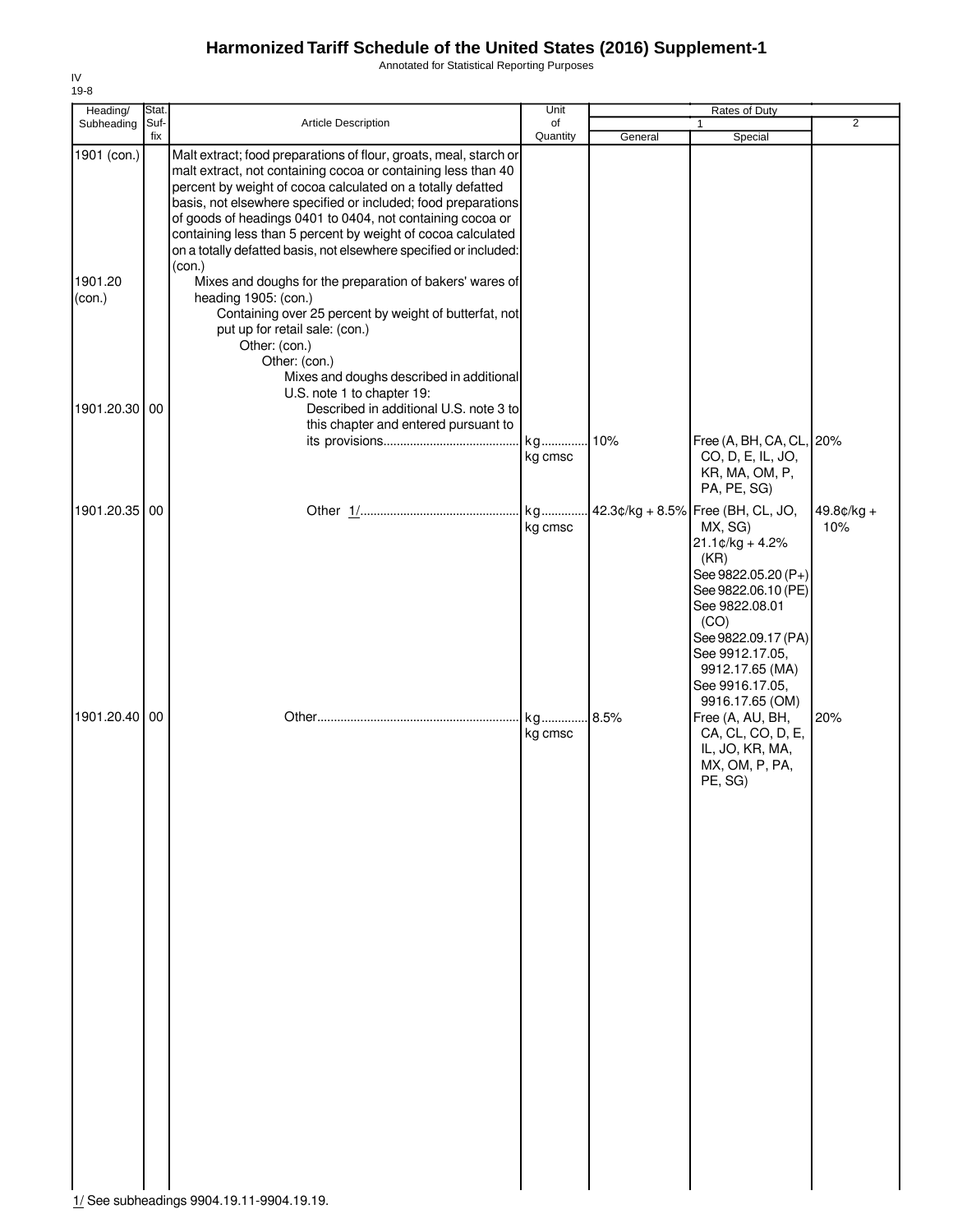Annotated for Statistical Reporting Purposes

| Heading/          | Stat. |                                                                                                                                                                                                                                                                                                                                                                                                  | Unit          |         | Rates of Duty                                                                                                                                                                                                                                                                                                                                                             |                     |
|-------------------|-------|--------------------------------------------------------------------------------------------------------------------------------------------------------------------------------------------------------------------------------------------------------------------------------------------------------------------------------------------------------------------------------------------------|---------------|---------|---------------------------------------------------------------------------------------------------------------------------------------------------------------------------------------------------------------------------------------------------------------------------------------------------------------------------------------------------------------------------|---------------------|
| Subheading        | Suf-  | Article Description                                                                                                                                                                                                                                                                                                                                                                              | of            |         | 1                                                                                                                                                                                                                                                                                                                                                                         | $\overline{2}$      |
| 1901 (con.)       | fix   | Malt extract; food preparations of flour, groats, meal, starch or                                                                                                                                                                                                                                                                                                                                | Quantity      | General | Special                                                                                                                                                                                                                                                                                                                                                                   |                     |
|                   |       | malt extract, not containing cocoa or containing less than 40<br>percent by weight of cocoa calculated on a totally defatted<br>basis, not elsewhere specified or included; food preparations<br>of goods of headings 0401 to 0404, not containing cocoa or<br>containing less than 5 percent by weight of cocoa calculated<br>on a totally defatted basis, not elsewhere specified or included: |               |         |                                                                                                                                                                                                                                                                                                                                                                           |                     |
| 1901.20<br>(con.) |       | (con.)<br>Mixes and doughs for the preparation of bakers' wares of<br>heading 1905: (con.)<br>Other:                                                                                                                                                                                                                                                                                             |               |         |                                                                                                                                                                                                                                                                                                                                                                           |                     |
| 1901.20.42 00     |       | Described in general note 15 of the tariff schedule                                                                                                                                                                                                                                                                                                                                              |               |         | Free (A, AU, BH,<br>CA, CL, CO, D, E,<br>IL, JO, MA, MX,<br>OM, P, PA, PE,<br>SG)<br>5% (KR)                                                                                                                                                                                                                                                                              | 20%                 |
| 1901.20.45 00     |       | Other:<br>Dairy products described in additional U.S.<br>note 1 to chapter 4:<br>Described in additional U.S. note 10 to<br>chapter 4 and entered pursuant to its                                                                                                                                                                                                                                |               |         |                                                                                                                                                                                                                                                                                                                                                                           |                     |
|                   |       |                                                                                                                                                                                                                                                                                                                                                                                                  | kg<br>kg cmsc | 10%     | Free (A, AU, BH,<br>CA, CL, CO, D, E,<br>IL, JO, KR, MA,<br>OM, P, PA, PE,<br>SG)                                                                                                                                                                                                                                                                                         | 20%                 |
| 1901.20.50 00     |       |                                                                                                                                                                                                                                                                                                                                                                                                  | kg<br>kg cmsc |         | 42.3¢/kg + 8.5% Free (BH, CL, JO,<br>MX, SG)<br>28.2¢/kg + 5.6%<br>(PA)<br>38¢/kg + 7.6% (P)<br>See 9912.04.30,<br>9912.04.49 (MA)<br>See 9913.04.25<br>(AU)<br>See 9915.04.30,<br>9915.04.49,<br>9915.04.73 (P+)<br>See 9916.04.30,<br>9916.04.49 (OM)<br>See 9917.04.20.<br>9917.04.35 (PE)<br>See 9918.04.60-<br>9918.04.80 (CO)<br>See 9920.04.10,<br>9920.04.25 (KR) | $49.8¢/kg +$<br>10% |

1/ See subheadings 9904.04.50-9904.05.01.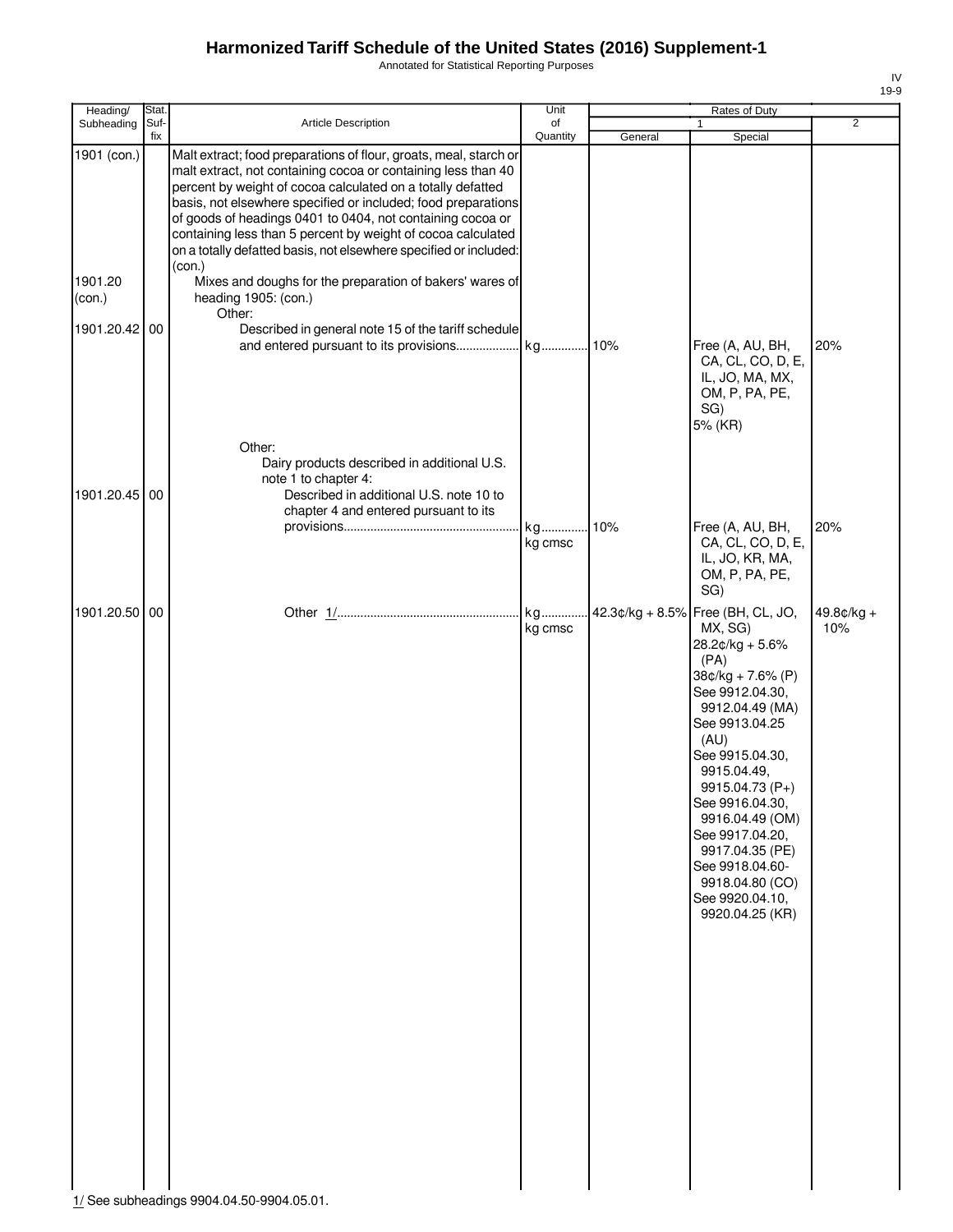Annotated for Statistical Reporting Purposes

| Article Description<br>2<br>Subheading<br>Suf-<br>of<br>1<br>Quantity<br>fix<br>General<br>Special<br>1901 (con.)<br>Malt extract; food preparations of flour, groats, meal, starch or<br>malt extract, not containing cocoa or containing less than 40<br>percent by weight of cocoa calculated on a totally defatted<br>basis, not elsewhere specified or included; food preparations<br>of goods of headings 0401 to 0404, not containing cocoa or<br>containing less than 5 percent by weight of cocoa calculated<br>on a totally defatted basis, not elsewhere specified or included:<br>(con.)<br>1901.20<br>Mixes and doughs for the preparation of bakers' wares of<br>(con.)<br>heading 1905: (con.)<br>Other: (con.)<br>Other: (con.)<br>Other:<br>Articles containing over 65 percent by dry<br>weight of sugar described in additional<br>U.S. note 2 to chapter 17:<br>1901.20.55 00<br>Described in additional U.S. note 7 to<br>chapter 17 and entered pursuant to its<br>20%<br>Free (CO, KR, OM,<br>PA, PE)<br>1901.20.60 00<br>$49.8¢/kg +$<br>10%<br>MX, SG)<br>$21.1$ ¢/kg + 4.2%<br>(KR)<br>See 9822.05.20 (P+)<br>See 9822.06.10 (PE)<br>See 9822.08.01<br>(CO)<br>See 9822.09.17 (PA)<br>See 9912.17.05,<br>9912.17.65 (MA)<br>See 9916.17.05,<br>9916.17.65 (OM)<br>Mixes and doughs described in additional<br>U.S. note 1 to chapter 19:<br>1901.20.65 00<br>Described in additional U.S. note 3 to<br>this chapter and entered pursuant to<br>Free (A, BH, CA, CL, 20%<br>CO, D, E, IL, JO,<br>KR, MA, OM, P,<br>PA, PE, SG)<br>1901.20.70 00<br>$49.8¢/kg +$<br>10%<br>MX, SG)<br>$21.1 \text{C/kg} + 4.2\%$<br>(KR)<br>See 9822.05.20 (P+)<br>See 9822.06.10 (PE)<br>See 9822.08.01<br>(CO)<br>See 9822.09.17 (PA)<br>See 9912.17.05,<br>9912.17.65 (MA)<br>See 9916.17.05,<br>9916.17.65 (OM)<br>1/ See subheadings 9904.17.17-9904.17.48. | Heading/ | Stat. | Unit | Rates of Duty |  |
|--------------------------------------------------------------------------------------------------------------------------------------------------------------------------------------------------------------------------------------------------------------------------------------------------------------------------------------------------------------------------------------------------------------------------------------------------------------------------------------------------------------------------------------------------------------------------------------------------------------------------------------------------------------------------------------------------------------------------------------------------------------------------------------------------------------------------------------------------------------------------------------------------------------------------------------------------------------------------------------------------------------------------------------------------------------------------------------------------------------------------------------------------------------------------------------------------------------------------------------------------------------------------------------------------------------------------------------------------------------------------------------------------------------------------------------------------------------------------------------------------------------------------------------------------------------------------------------------------------------------------------------------------------------------------------------------------------------------------------------------------------------------------------------------------------------------------------------------------------------------------|----------|-------|------|---------------|--|
|                                                                                                                                                                                                                                                                                                                                                                                                                                                                                                                                                                                                                                                                                                                                                                                                                                                                                                                                                                                                                                                                                                                                                                                                                                                                                                                                                                                                                                                                                                                                                                                                                                                                                                                                                                                                                                                                          |          |       |      |               |  |
|                                                                                                                                                                                                                                                                                                                                                                                                                                                                                                                                                                                                                                                                                                                                                                                                                                                                                                                                                                                                                                                                                                                                                                                                                                                                                                                                                                                                                                                                                                                                                                                                                                                                                                                                                                                                                                                                          |          |       |      |               |  |
|                                                                                                                                                                                                                                                                                                                                                                                                                                                                                                                                                                                                                                                                                                                                                                                                                                                                                                                                                                                                                                                                                                                                                                                                                                                                                                                                                                                                                                                                                                                                                                                                                                                                                                                                                                                                                                                                          |          |       |      |               |  |
|                                                                                                                                                                                                                                                                                                                                                                                                                                                                                                                                                                                                                                                                                                                                                                                                                                                                                                                                                                                                                                                                                                                                                                                                                                                                                                                                                                                                                                                                                                                                                                                                                                                                                                                                                                                                                                                                          |          |       |      |               |  |
|                                                                                                                                                                                                                                                                                                                                                                                                                                                                                                                                                                                                                                                                                                                                                                                                                                                                                                                                                                                                                                                                                                                                                                                                                                                                                                                                                                                                                                                                                                                                                                                                                                                                                                                                                                                                                                                                          |          |       |      |               |  |
|                                                                                                                                                                                                                                                                                                                                                                                                                                                                                                                                                                                                                                                                                                                                                                                                                                                                                                                                                                                                                                                                                                                                                                                                                                                                                                                                                                                                                                                                                                                                                                                                                                                                                                                                                                                                                                                                          |          |       |      |               |  |
|                                                                                                                                                                                                                                                                                                                                                                                                                                                                                                                                                                                                                                                                                                                                                                                                                                                                                                                                                                                                                                                                                                                                                                                                                                                                                                                                                                                                                                                                                                                                                                                                                                                                                                                                                                                                                                                                          |          |       |      |               |  |

2/ See subheadings 9904.19.11-9904.19.19.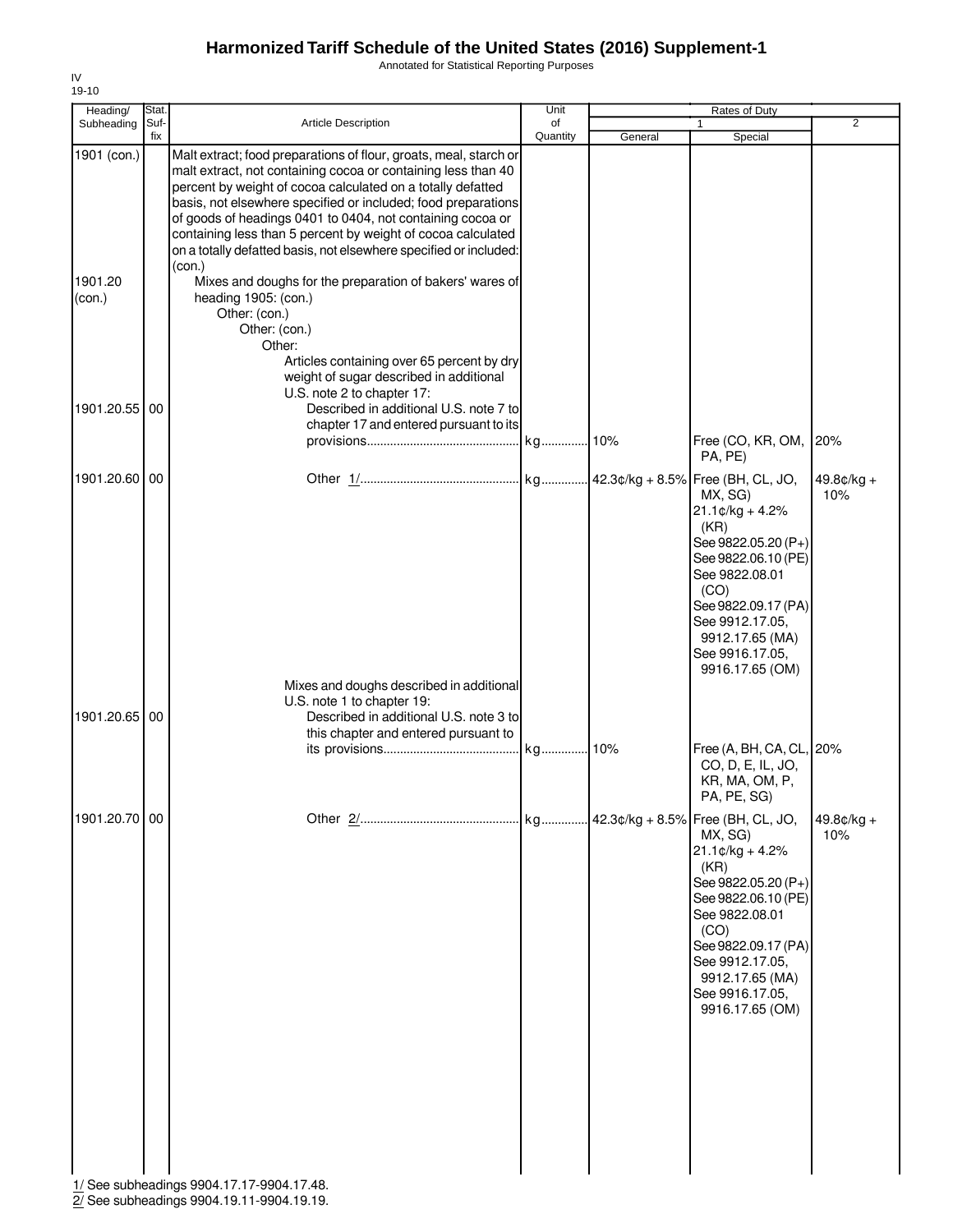Annotated for Statistical Reporting Purposes

| Heading/          | Stat.       |                                                                                                                                                                                                                                                                                                                                                                                                                                                                       | Unit     |            | Rates of Duty                                                                                   |                |
|-------------------|-------------|-----------------------------------------------------------------------------------------------------------------------------------------------------------------------------------------------------------------------------------------------------------------------------------------------------------------------------------------------------------------------------------------------------------------------------------------------------------------------|----------|------------|-------------------------------------------------------------------------------------------------|----------------|
| Subheading        | Suf-<br>fix | <b>Article Description</b>                                                                                                                                                                                                                                                                                                                                                                                                                                            | of       |            | 1                                                                                               | $\overline{2}$ |
| 1901 (con.)       |             | Malt extract; food preparations of flour, groats, meal, starch or<br>malt extract, not containing cocoa or containing less than 40<br>percent by weight of cocoa calculated on a totally defatted<br>basis, not elsewhere specified or included; food preparations<br>of goods of headings 0401 to 0404, not containing cocoa or<br>containing less than 5 percent by weight of cocoa calculated<br>on a totally defatted basis, not elsewhere specified or included: | Quantity | General    | Special                                                                                         |                |
| 1901.20<br>(con.) |             | (con.)<br>Mixes and doughs for the preparation of bakers' wares of<br>heading 1905: (con.)<br>Other: (con.)<br>Other: (con.)                                                                                                                                                                                                                                                                                                                                          |          |            |                                                                                                 |                |
| 1901.20.80 00     |             | Other: (con.)                                                                                                                                                                                                                                                                                                                                                                                                                                                         |          |            | Free (A, AU, BH,<br>CA, CL, CO, D, E,<br>IL, JO, KR, MA,<br>MX, OM, P, PA,<br>PE, SG)           | 20%            |
| 1901.90           |             | Other:                                                                                                                                                                                                                                                                                                                                                                                                                                                                |          |            |                                                                                                 |                |
| 1901.90.10 00     |             | Malt extract:                                                                                                                                                                                                                                                                                                                                                                                                                                                         | liters   | 3.2¢/liter | Free (A+, AU, BH,<br>CA, CL, CO, D, E,<br>IL, JO, KR, MA,<br>MX, OM, P, PA,<br>PE, SG)          | 26c/liter      |
| 1901.90.20 00     |             |                                                                                                                                                                                                                                                                                                                                                                                                                                                                       |          |            | Free (A+, AU, BH,<br>CA, CL, CO, D, E,<br>IL, JO, KR, MA,<br>MX, OM, P, PA,<br>PE, SG)          | 60%            |
| 1901.90.25 00     |             | Puddings ready for immediate consumption without                                                                                                                                                                                                                                                                                                                                                                                                                      | kg Free  |            |                                                                                                 | 30%            |
| 1901.90.28 00     |             | Dry mixtures containing less than 31 percent by weight<br>of butterfat and consisting of not less than 17.5 percent<br>by weight each of sodium caseinate, butterfat, whey<br>solids containing over 5.5 percent by weight of<br>butterfat, and dried whole milk, but not containing dried<br>milk, dried whey or dried buttermilk any of which<br>contain 5.5 percent or less by weight of butterfat kg                                                              | kg cmsc  | 0.37¢/kg   | Free (A, AU, BH,<br>CA, CL, CO, D, E,<br>IL, JO, KR, MA,<br>MX, OM, P, PA,<br>PE, SG)           | $12.1$ ¢/kg    |
| 1901.90.32 00     |             |                                                                                                                                                                                                                                                                                                                                                                                                                                                                       |          |            | Free (A+, AU, BH,<br>CA, CL, CO, D, E,<br>IL, JO, MA, MX,<br>OM, P, PA, PE,<br>SG)<br>3.2% (KR) | 35%            |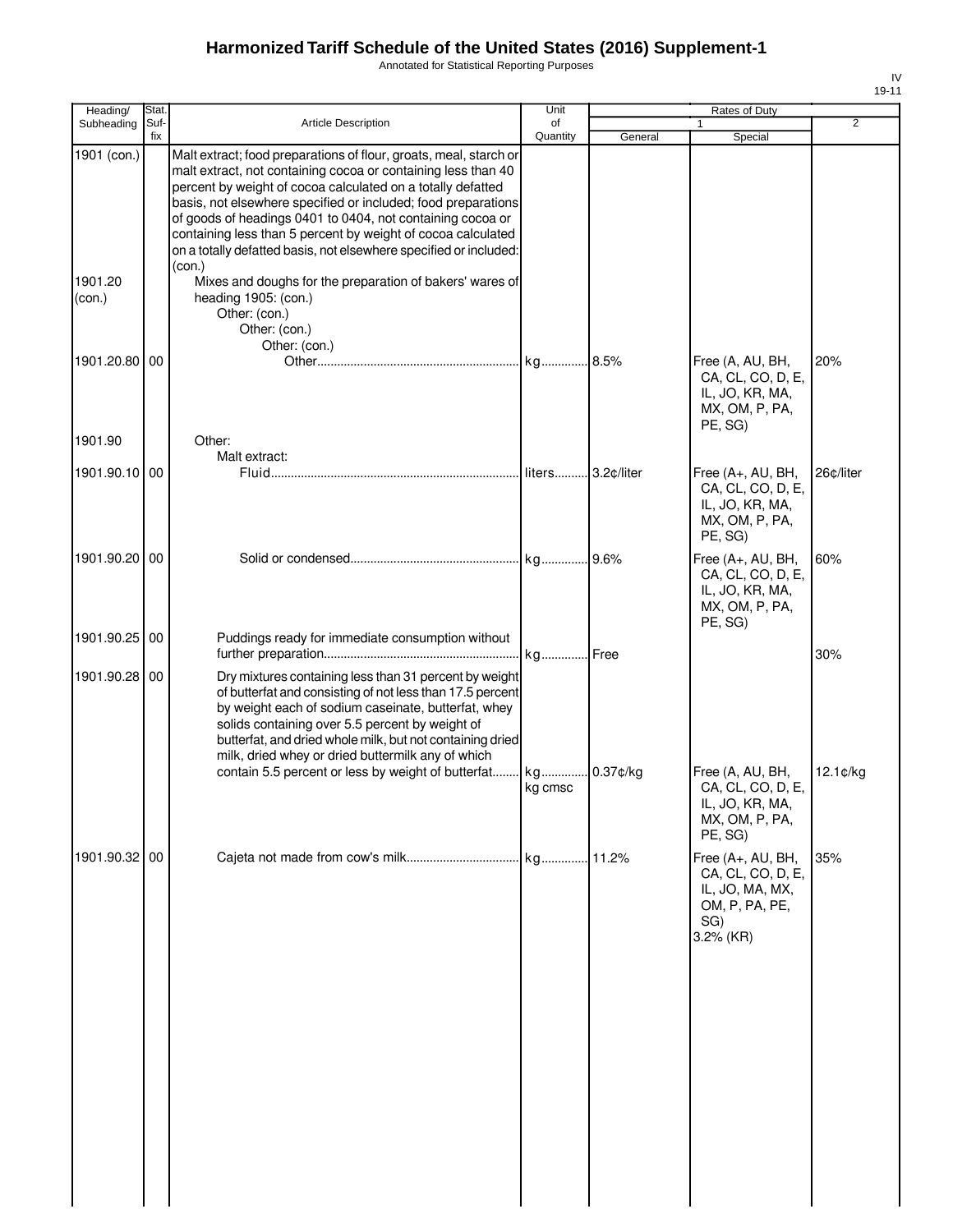Annotated for Statistical Reporting Purposes

| Heading/          | Stat.       |                                                                                                                                                                                                                                                                                                                                                                                                                                                                                 | Unit           |            | Rates of Duty                                                                                                                                                                                                                                                                                                                                           |                |
|-------------------|-------------|---------------------------------------------------------------------------------------------------------------------------------------------------------------------------------------------------------------------------------------------------------------------------------------------------------------------------------------------------------------------------------------------------------------------------------------------------------------------------------|----------------|------------|---------------------------------------------------------------------------------------------------------------------------------------------------------------------------------------------------------------------------------------------------------------------------------------------------------------------------------------------------------|----------------|
| Subheading        | Suf-<br>fix | Article Description                                                                                                                                                                                                                                                                                                                                                                                                                                                             | of<br>Quantity | General    | $\mathbf{1}$<br>Special                                                                                                                                                                                                                                                                                                                                 | $\overline{2}$ |
| 1901 (con.)       |             | Malt extract; food preparations of flour, groats, meal, starch or<br>malt extract, not containing cocoa or containing less than 40<br>percent by weight of cocoa calculated on a totally defatted<br>basis, not elsewhere specified or included; food preparations<br>of goods of headings 0401 to 0404, not containing cocoa or<br>containing less than 5 percent by weight of cocoa calculated<br>on a totally defatted basis, not elsewhere specified or included:<br>(con.) |                |            |                                                                                                                                                                                                                                                                                                                                                         |                |
| 1901.90<br>(con.) |             | Other: (con.)                                                                                                                                                                                                                                                                                                                                                                                                                                                                   |                |            |                                                                                                                                                                                                                                                                                                                                                         |                |
| 1901.90.33        | 00          | Margarine cheese:<br>Described in general note 15 of the tariff schedule<br>and entered pursuant to its provisions                                                                                                                                                                                                                                                                                                                                                              | kg 10%         |            | Free (A+, AU, BH,<br>CA, CL, CO, D, E,<br>IL, JO, MA, MX,<br>OM, P, PA, PE,<br>SG)<br>5% (KR)                                                                                                                                                                                                                                                           | 20%            |
| 1901.90.34 00     |             | Described in additional U.S. note 23 to chapter 4                                                                                                                                                                                                                                                                                                                                                                                                                               |                |            |                                                                                                                                                                                                                                                                                                                                                         |                |
|                   |             | and entered pursuant to its provisions                                                                                                                                                                                                                                                                                                                                                                                                                                          | kg<br>kg cmsc  | 10%        | Free (A+, BH, CA,<br>CL, CO, D, E, IL,<br>JO, KR, MA, OM,<br>P, PA, PE, SG)                                                                                                                                                                                                                                                                             | 20%            |
| 1901.90.36        | 00          |                                                                                                                                                                                                                                                                                                                                                                                                                                                                                 | kg<br>kg cmsc  | \$1.128/kg | Free (BH, CL, JO,<br>MX, SG)<br>\$1.01/kg (P)<br>75.2¢/kg (KR)<br>See 9908.04.05 (IL)<br>See 9912.04.70,<br>9912.04.78 (MA)<br>See 9915.04.80,<br>9915.04.88,<br>9915.04.97 (P+)<br>See 9916.04.70,<br>9916.04.78 (OM)<br>See 9917.04.58,<br>9917.04.58 (PE)<br>See 9918.04.50-<br>9918.04.59 (CO)<br>See 9919.04.50,<br>9919.04.57,<br>9919.04.67 (PA) | \$1.328/kg     |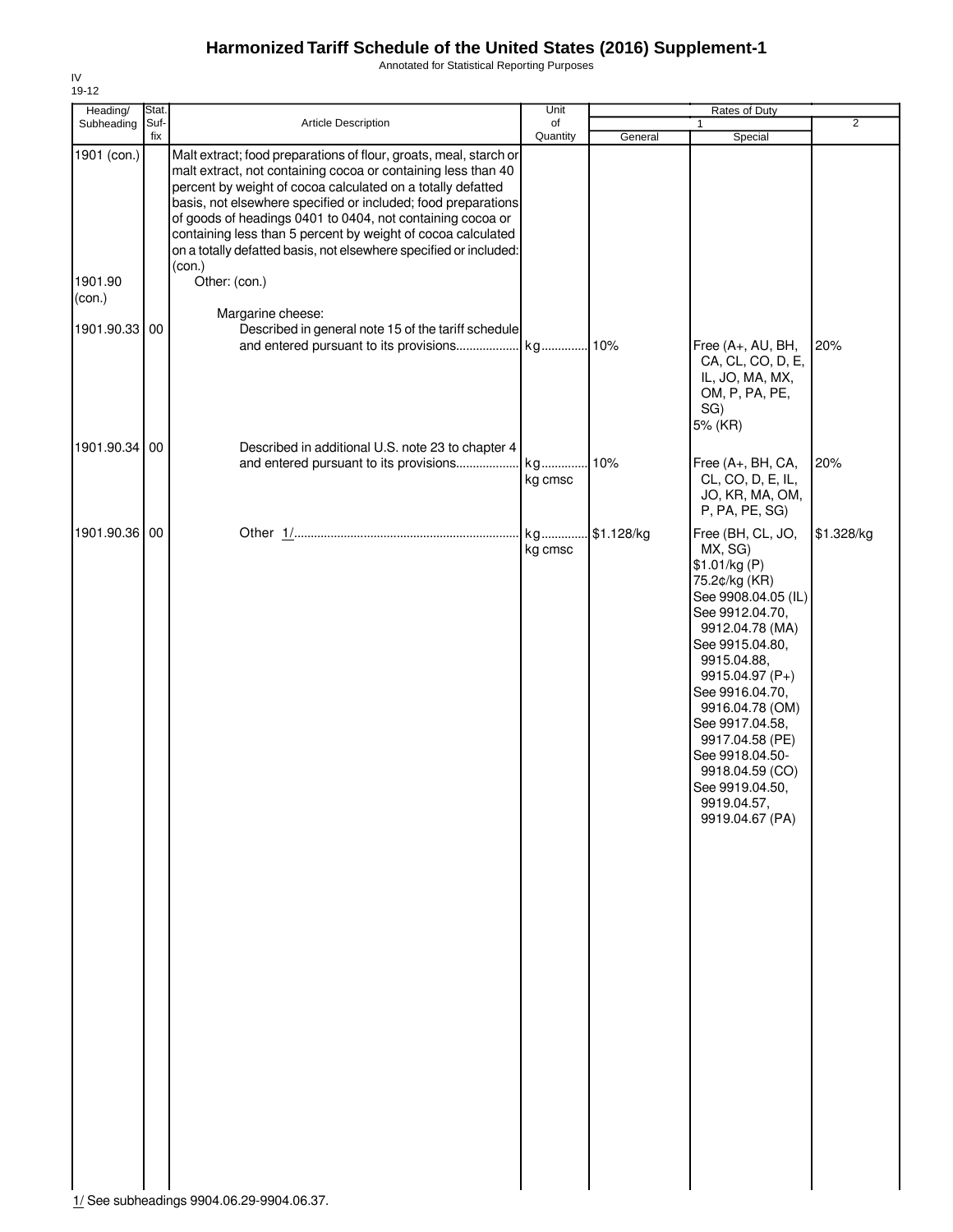Annotated for Statistical Reporting Purposes

| Heading/          | Stat.       |                                                                                                                                                                                                                                                                                                                                                                                                                                                                       | Unit           |                        | Rates of Duty                                                                                                                                                                                                                                                                                                                                              |                      |
|-------------------|-------------|-----------------------------------------------------------------------------------------------------------------------------------------------------------------------------------------------------------------------------------------------------------------------------------------------------------------------------------------------------------------------------------------------------------------------------------------------------------------------|----------------|------------------------|------------------------------------------------------------------------------------------------------------------------------------------------------------------------------------------------------------------------------------------------------------------------------------------------------------------------------------------------------------|----------------------|
| Subheading        | Suf-<br>fix | Article Description                                                                                                                                                                                                                                                                                                                                                                                                                                                   | of<br>Quantity | General                | $\mathbf{1}$<br>Special                                                                                                                                                                                                                                                                                                                                    | $\overline{2}$       |
| 1901 (con.)       |             | Malt extract; food preparations of flour, groats, meal, starch or<br>malt extract, not containing cocoa or containing less than 40<br>percent by weight of cocoa calculated on a totally defatted<br>basis, not elsewhere specified or included; food preparations<br>of goods of headings 0401 to 0404, not containing cocoa or<br>containing less than 5 percent by weight of cocoa calculated<br>on a totally defatted basis, not elsewhere specified or included: |                |                        |                                                                                                                                                                                                                                                                                                                                                            |                      |
| 1901.90<br>(con.) |             | (con.)<br>Other: (con.)<br>Other:<br>Dairy products described in additional U.S. note                                                                                                                                                                                                                                                                                                                                                                                 |                |                        |                                                                                                                                                                                                                                                                                                                                                            |                      |
| 1901.90.38        | 00          | 1 to chapter 4:<br>Dairy preparations containing over 10 percent<br>by weight of milk solids:<br>Described in general note 15 of the tariff<br>schedule and entered pursuant to its                                                                                                                                                                                                                                                                                   |                |                        |                                                                                                                                                                                                                                                                                                                                                            |                      |
|                   |             |                                                                                                                                                                                                                                                                                                                                                                                                                                                                       |                |                        | Free (A+, AU, BH,<br>CA, CL, CO, D, E,<br>IL, JO, MA, MX,<br>OM, P, PA, PE,<br>SG)<br>4.5% (KR)                                                                                                                                                                                                                                                            | 25%                  |
| 1901.90.42        | 00          | Described in additional U.S. note 10 to<br>chapter 4 and entered pursuant to its                                                                                                                                                                                                                                                                                                                                                                                      | kg<br>kg cmsc  | .16%                   | Free (A, AU, BH,<br>CA, CL, CO, D, E,<br>IL, JO, KR, MA,<br>OM, P, PA, PE,<br>SG)                                                                                                                                                                                                                                                                          | 25%                  |
| 1901.90.43        | 00          | 1/ See subheadings 9904.04.50-9904.05.01.                                                                                                                                                                                                                                                                                                                                                                                                                             | kg cmsc        | \$1.035/kg<br>$+13.6%$ | Free (BH, CL, JO,<br>MX, SG)<br>$69¢/kg + 9% (PA)$<br>93.1¢/kg + 12.2%<br>(P)<br>See 9912.04.30,<br>9912.04.50 (MA)<br>See 9913.04.25<br>(AU)<br>See 9915.04.30,<br>9915.04.50,<br>9915.04.74 (P+)<br>See 9916.04.30,<br>9916.04.50 (OM)<br>See 9917.04.20,<br>9917.04.36 (PE)<br>See 9918.04.60-<br>9918.04.80 (CO)<br>See 9920.04.10,<br>9920.04.26 (KR) | $$1.217/kg +$<br>16% |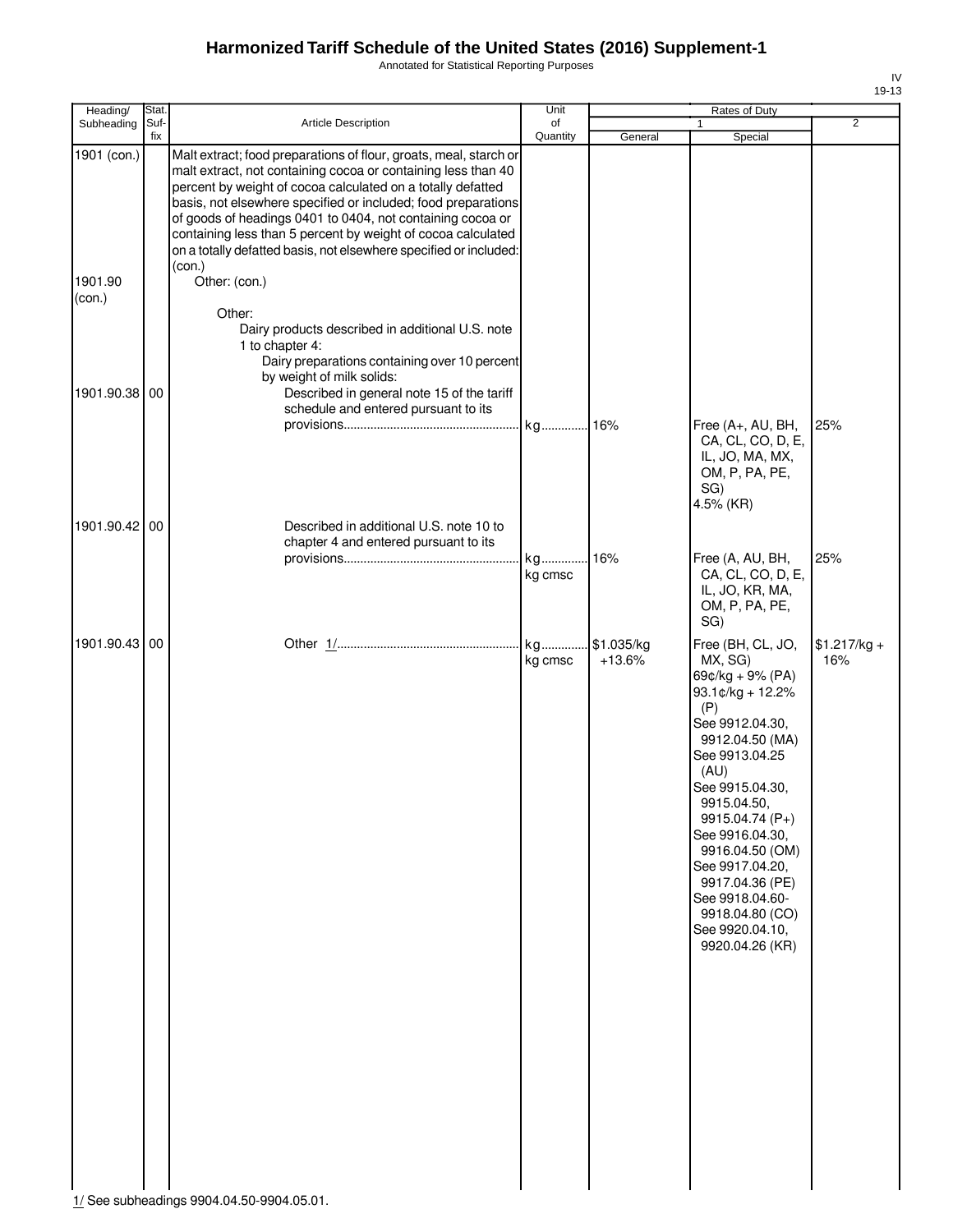Annotated for Statistical Reporting Purposes

| Heading/          | Stat.       |                                                                                                                                                                                                                                                                                                                                                                                                                                                                                 | Unit           |         | Rates of Duty                                                                                                                                                                                                                                                                                                                                                 |                      |
|-------------------|-------------|---------------------------------------------------------------------------------------------------------------------------------------------------------------------------------------------------------------------------------------------------------------------------------------------------------------------------------------------------------------------------------------------------------------------------------------------------------------------------------|----------------|---------|---------------------------------------------------------------------------------------------------------------------------------------------------------------------------------------------------------------------------------------------------------------------------------------------------------------------------------------------------------------|----------------------|
| Subheading        | Suf-<br>fix | Article Description                                                                                                                                                                                                                                                                                                                                                                                                                                                             | of<br>Quantity | General | 1<br>Special                                                                                                                                                                                                                                                                                                                                                  | $\overline{2}$       |
| 1901 (con.)       |             | Malt extract; food preparations of flour, groats, meal, starch or<br>malt extract, not containing cocoa or containing less than 40<br>percent by weight of cocoa calculated on a totally defatted<br>basis, not elsewhere specified or included; food preparations<br>of goods of headings 0401 to 0404, not containing cocoa or<br>containing less than 5 percent by weight of cocoa calculated<br>on a totally defatted basis, not elsewhere specified or included:<br>(con.) |                |         |                                                                                                                                                                                                                                                                                                                                                               |                      |
| 1901.90<br>(con.) |             | Other: (con.)<br>Other: (con.)<br>Dairy products described in additional U.S. note<br>1 to chapter 4: (con.)<br>Other:                                                                                                                                                                                                                                                                                                                                                          |                |         |                                                                                                                                                                                                                                                                                                                                                               |                      |
| 1901.90.44 00     |             | Described in general note 15 of the tariff<br>schedule and entered pursuant to its                                                                                                                                                                                                                                                                                                                                                                                              | kg 16%         |         | Free (A+, AU, BH,<br>CA, CL, CO, D, E,<br>IL, JO, MA, MX,<br>OM, P, PA, PE,<br>SG)                                                                                                                                                                                                                                                                            | 25%                  |
| 1901.90.46 00     |             | Described in additional U.S. note 10 to<br>chapter 4 and entered pursuant to its                                                                                                                                                                                                                                                                                                                                                                                                |                |         | 4.5% (KR)<br>Free (A+, AU, BH,                                                                                                                                                                                                                                                                                                                                | 25%                  |
|                   |             |                                                                                                                                                                                                                                                                                                                                                                                                                                                                                 |                |         | CA, CL, CO, D, E,<br>IL, JO, KR, MA,<br>OM, P, PA, PE,<br>SG)                                                                                                                                                                                                                                                                                                 |                      |
| 1901.90.47 00     |             | 1/ See subheadings 9904.04.50-9904.05.01.                                                                                                                                                                                                                                                                                                                                                                                                                                       |                | 13.6%   | Free (BH, CL, JO,<br>MX, SG)<br>$69¢/kg + 9% (PA)$<br>$93.1$ ¢/kg + 12.2%<br>(P)<br>See 9912.04.30,<br>9912.04.50 (MA)<br>See 9913.04.25<br>(AU)<br>See 9915.04.30,<br>9915.04.50,<br>9915.04.74 (P+)<br>See 9916.04.30,<br>9916.04.50 (OM)<br>See 9917.04.20,<br>9917.04.36 (PE)<br>See 9918.04.60-<br>9918.04.80 (CO)<br>See 9920.04.10,<br>9920.04.26 (KR) | $$1.217/kg +$<br>16% |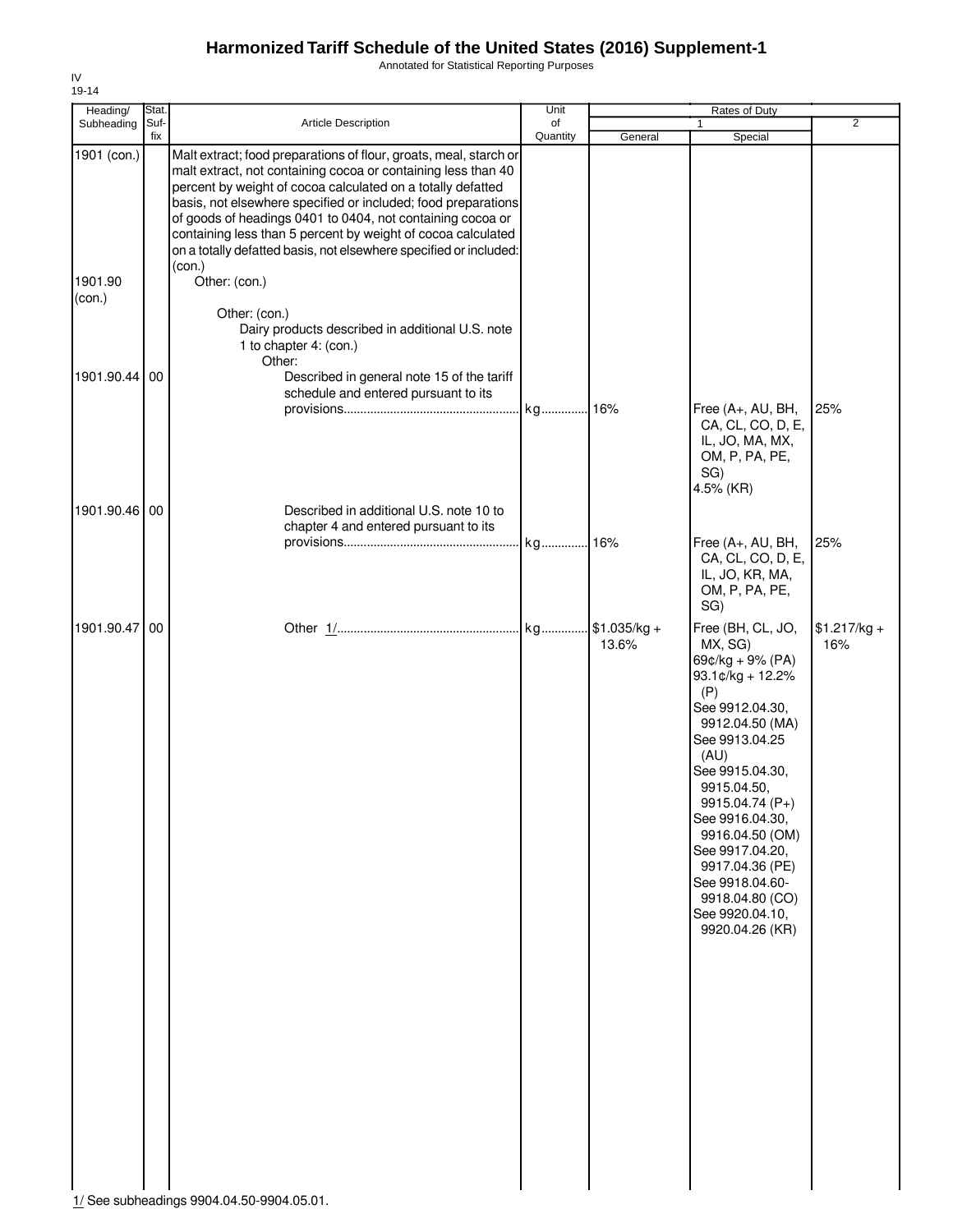Annotated for Statistical Reporting Purposes

| Heading/               | Stat.       |                                                                                                                                                                                                                                                                                                                                                                                                                                                                                                  | Unit           |         | Rates of Duty                                                                                                                                                                                                   |                   |
|------------------------|-------------|--------------------------------------------------------------------------------------------------------------------------------------------------------------------------------------------------------------------------------------------------------------------------------------------------------------------------------------------------------------------------------------------------------------------------------------------------------------------------------------------------|----------------|---------|-----------------------------------------------------------------------------------------------------------------------------------------------------------------------------------------------------------------|-------------------|
| Subheading             | Suf-<br>fix | <b>Article Description</b>                                                                                                                                                                                                                                                                                                                                                                                                                                                                       | of<br>Quantity | General | 1<br>Special                                                                                                                                                                                                    | $\overline{2}$    |
| 1901 (con.)<br>1901.90 |             | Malt extract; food preparations of flour, groats, meal, starch or<br>malt extract, not containing cocoa or containing less than 40<br>percent by weight of cocoa calculated on a totally defatted<br>basis, not elsewhere specified or included; food preparations<br>of goods of headings 0401 to 0404, not containing cocoa or<br>containing less than 5 percent by weight of cocoa calculated<br>on a totally defatted basis, not elsewhere specified or included:<br>(con.)<br>Other: (con.) |                |         |                                                                                                                                                                                                                 |                   |
| (con.)                 |             | Other: (con.)<br>Other:                                                                                                                                                                                                                                                                                                                                                                                                                                                                          |                |         |                                                                                                                                                                                                                 |                   |
| 1901.90.48 00          |             | Described in general note 15 of the tariff<br>schedule and entered pursuant to its                                                                                                                                                                                                                                                                                                                                                                                                               |                |         | Free (A+, AU, BH,<br>CA, CL, CO, D, E,<br>IL, JO, KR, MA,<br>MX, OM, P, PA,<br>PE, SG)                                                                                                                          | 20%               |
| 1901.90.52 00          |             | Other:<br>Articles containing over 65 percent by dry<br>weight of sugar described in additional<br>U.S. note 2 to chapter 17:<br>Described in additional U.S. note 7 to<br>chapter 17 and entered pursuant to its                                                                                                                                                                                                                                                                                |                |         |                                                                                                                                                                                                                 |                   |
|                        |             |                                                                                                                                                                                                                                                                                                                                                                                                                                                                                                  |                |         | Free (CO, KR, OM,<br>PA, PE)                                                                                                                                                                                    | 20%               |
| 1901.90.54 00          |             |                                                                                                                                                                                                                                                                                                                                                                                                                                                                                                  |                |         | MX, SG)<br>$11.8¢/kg + 4.2%$<br>(KR)<br>See 9822.05.20 (P+)<br>See 9822.06.10 (PE)<br>See 9822.08.01<br>(CO)<br>See 9822.09.17 (PA)<br>See 9912.17.05,<br>9912.17.70 (MA)<br>See 9916.17.05,<br>9916.17.70 (OM) | 27.9¢/kg +<br>10% |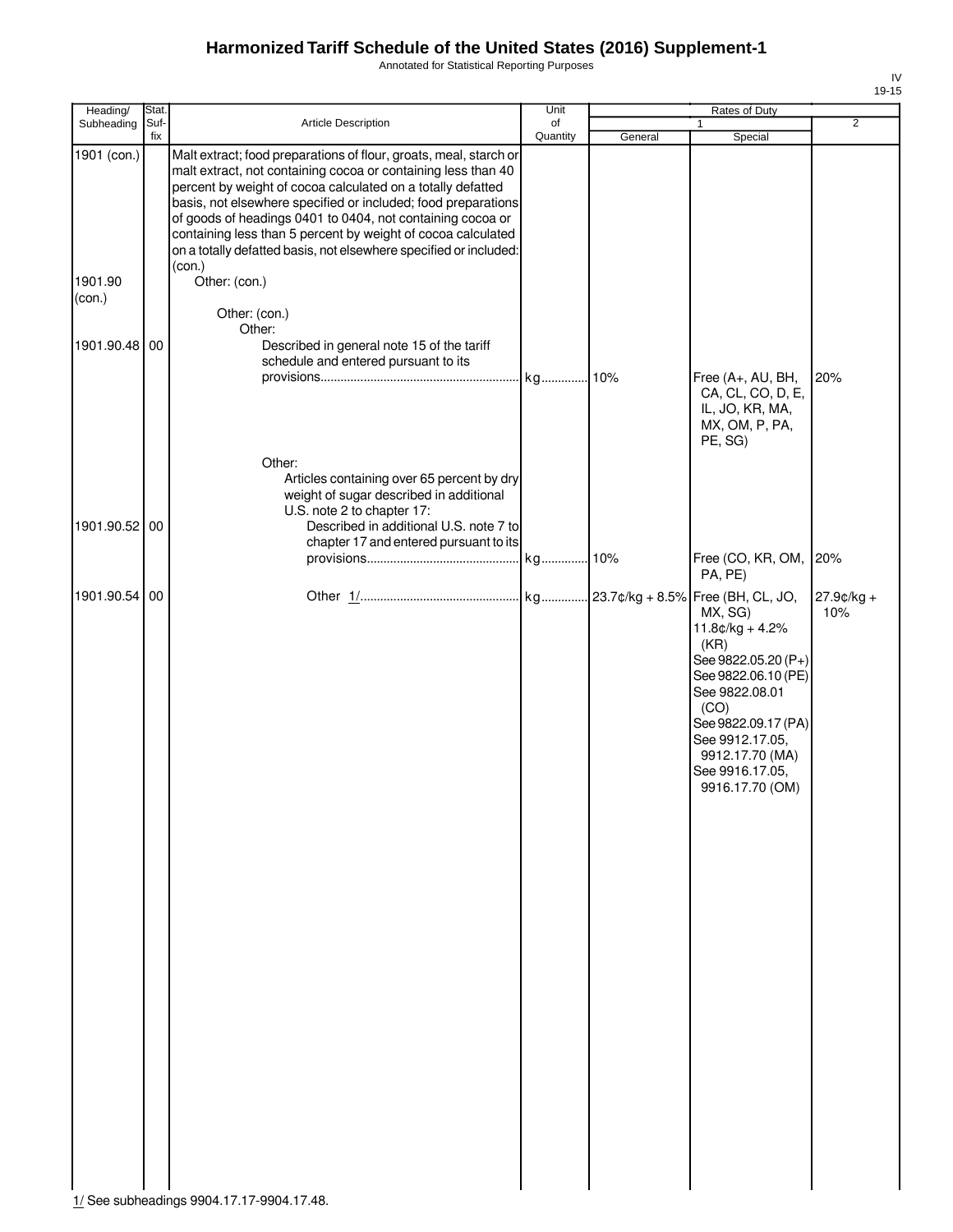Annotated for Statistical Reporting Purposes

| Heading/          | Stat.          |                                                                                                                                                                                                                                                                                                                                                                                                                                                                                 | Unit           |         | Rates of Duty                                                                                                                                                                                                   |                      |
|-------------------|----------------|---------------------------------------------------------------------------------------------------------------------------------------------------------------------------------------------------------------------------------------------------------------------------------------------------------------------------------------------------------------------------------------------------------------------------------------------------------------------------------|----------------|---------|-----------------------------------------------------------------------------------------------------------------------------------------------------------------------------------------------------------------|----------------------|
| Subheading        | Suf-<br>fix    | Article Description                                                                                                                                                                                                                                                                                                                                                                                                                                                             | of<br>Quantity | General | 1<br>Special                                                                                                                                                                                                    | 2                    |
| 1901 (con.)       |                | Malt extract; food preparations of flour, groats, meal, starch or<br>malt extract, not containing cocoa or containing less than 40<br>percent by weight of cocoa calculated on a totally defatted<br>basis, not elsewhere specified or included; food preparations<br>of goods of headings 0401 to 0404, not containing cocoa or<br>containing less than 5 percent by weight of cocoa calculated<br>on a totally defatted basis, not elsewhere specified or included:<br>(con.) |                |         |                                                                                                                                                                                                                 |                      |
| 1901.90<br>(con.) |                | Other: (con.)<br>Other: (con.)<br>Other: (con.)<br>Other: (con.)<br>Articles containing over 10 percent by dry                                                                                                                                                                                                                                                                                                                                                                  |                |         |                                                                                                                                                                                                                 |                      |
| 1901.90.56 00     |                | weight of sugar described in additional<br>U.S. note 3 to chapter 17:<br>Described in additional U.S. note 8 to                                                                                                                                                                                                                                                                                                                                                                 |                |         | Free (A+, BH, CA,<br>CL, CO, D, E, IL,<br>JO, KR, MA, OM,<br>P, PA, PE, SG)                                                                                                                                     | 20%                  |
| 1901.90.58 00     |                |                                                                                                                                                                                                                                                                                                                                                                                                                                                                                 |                |         | MX, SG)<br>$11.8¢/kg + 4.2%$<br>(KR)<br>See 9822.05.20 (P+)<br>See 9822.06.10 (PE)<br>See 9822.08.01<br>(CO)<br>See 9822.09.17 (PA)<br>See 9912.17.05,<br>9912.17.70 (MA)<br>See 9916.17.05,<br>9916.17.70 (OM) | $27.9$ ¢/kg +<br>10% |
| 1901.90.70 00     |                | Other:<br>Containing over 5.5 percent by weight<br>of butterfat and not packaged for retail                                                                                                                                                                                                                                                                                                                                                                                     | kg<br>kg cmsc  | 10.2%   | Free (A+, AU, BH,<br>CA, CL, CO, D, E,<br>IL, JO, KR, MA,<br>MX, OM, P, PA,<br>PE, SG)                                                                                                                          | 20%                  |
| 1901.90.90        | 82<br>85<br>95 | Corn-soya milk blends kg<br>Wheat-flour-soya blends kg                                                                                                                                                                                                                                                                                                                                                                                                                          |                | 6.4%    | Free (A, AU, BH,<br>CA, CL, CO, D, E,<br>IL, JO, KR, MA,<br>MX, OM, P, PA,<br>PE, SG)                                                                                                                           | 20%                  |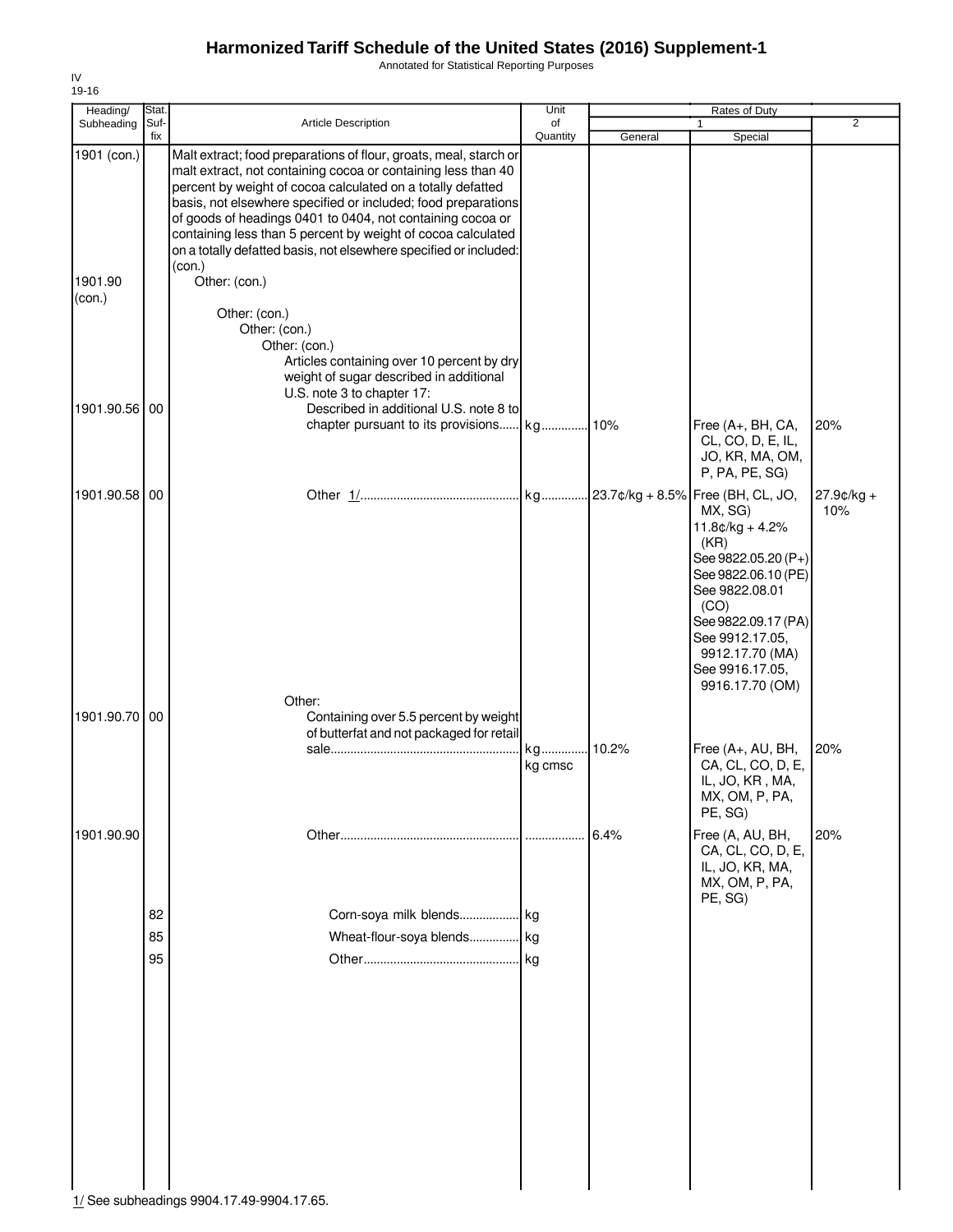Annotated for Statistical Reporting Purposes

| Heading/                      | Stat                 |                                                                                                                                                                                                                                                                                                                                                                                                                                                                                                                     | Unit           |         | Rates of Duty                                                                         |            |
|-------------------------------|----------------------|---------------------------------------------------------------------------------------------------------------------------------------------------------------------------------------------------------------------------------------------------------------------------------------------------------------------------------------------------------------------------------------------------------------------------------------------------------------------------------------------------------------------|----------------|---------|---------------------------------------------------------------------------------------|------------|
| Subheading                    | Suf-<br>fix          | <b>Article Description</b>                                                                                                                                                                                                                                                                                                                                                                                                                                                                                          | of<br>Quantity | General | 1<br>Special                                                                          | 2          |
| 1902<br>1902.11<br>1902.11.20 | 10<br>20<br>30<br>90 | Pasta, whether or not cooked or stuffed (with meat or other<br>substances) or otherwise prepared, such as spaghetti,<br>macaroni, noodles, lasagna, gnocchi, ravioli, cannelloni;<br>couscous, whether or not prepared:<br>Uncooked pasta, not stuffed or otherwise prepared:<br>Containing eggs:<br>Product of a European Union (EU) country:<br>Subject to the Inward Processing Regime<br>Subject to the EU reduced export refund<br>in accordance with the US-EU Pasta<br>Product of a country other than an EU |                |         |                                                                                       | $6.6$ ¢/kg |
| 1902.11.40 00                 |                      | Other, including pasta packaged with sauce                                                                                                                                                                                                                                                                                                                                                                                                                                                                          |                |         | Free (A, AU, BH,<br>CA, CL, CO, D, E,<br>IL, JO, KR, MA,<br>MX, OM, P, PA,<br>PE, SG) | 20%        |
| 1902.19<br>1902.19.20         | 10<br>20<br>30<br>90 | Other:<br>Product of a European Union (EU) Country:<br>Subject to the Inward Processing Regime<br>Subject to the EU reduced export refund<br>in accordance with the US-EU Pasta<br>Product of a country other than an EU                                                                                                                                                                                                                                                                                            |                | Free    |                                                                                       | $4.4$ c/kg |
| 1902.19.40                    | 00                   | Other, including pasta packaged with sauce                                                                                                                                                                                                                                                                                                                                                                                                                                                                          |                |         | Free (A, AU, BH,<br>CA, CL, CO, D, E,<br>IL, JO, KR, MA,<br>MX, OM, P, PA,<br>PE, SG) | 20%        |
| 1902.20.00                    | 20<br>40             | Stuffed pasta, whether or not cooked or otherwise<br>Other:                                                                                                                                                                                                                                                                                                                                                                                                                                                         |                | 6.4%    | Free (A, AU, BH,<br>CA, CL, CO, D, E,<br>IL, JO, KR, MA,<br>MX, OM, P, PA,<br>PE, SG) | 20%        |
| 1902.30.00                    | 60<br>20<br>40<br>60 | Other:                                                                                                                                                                                                                                                                                                                                                                                                                                                                                                              |                | 6.4%    | Free (A, AU, BH,<br>CA, CL, CO, D, E,<br>IL, JO, KR, MA,<br>MX, OM, P, PA,<br>PE, SG) | 20%        |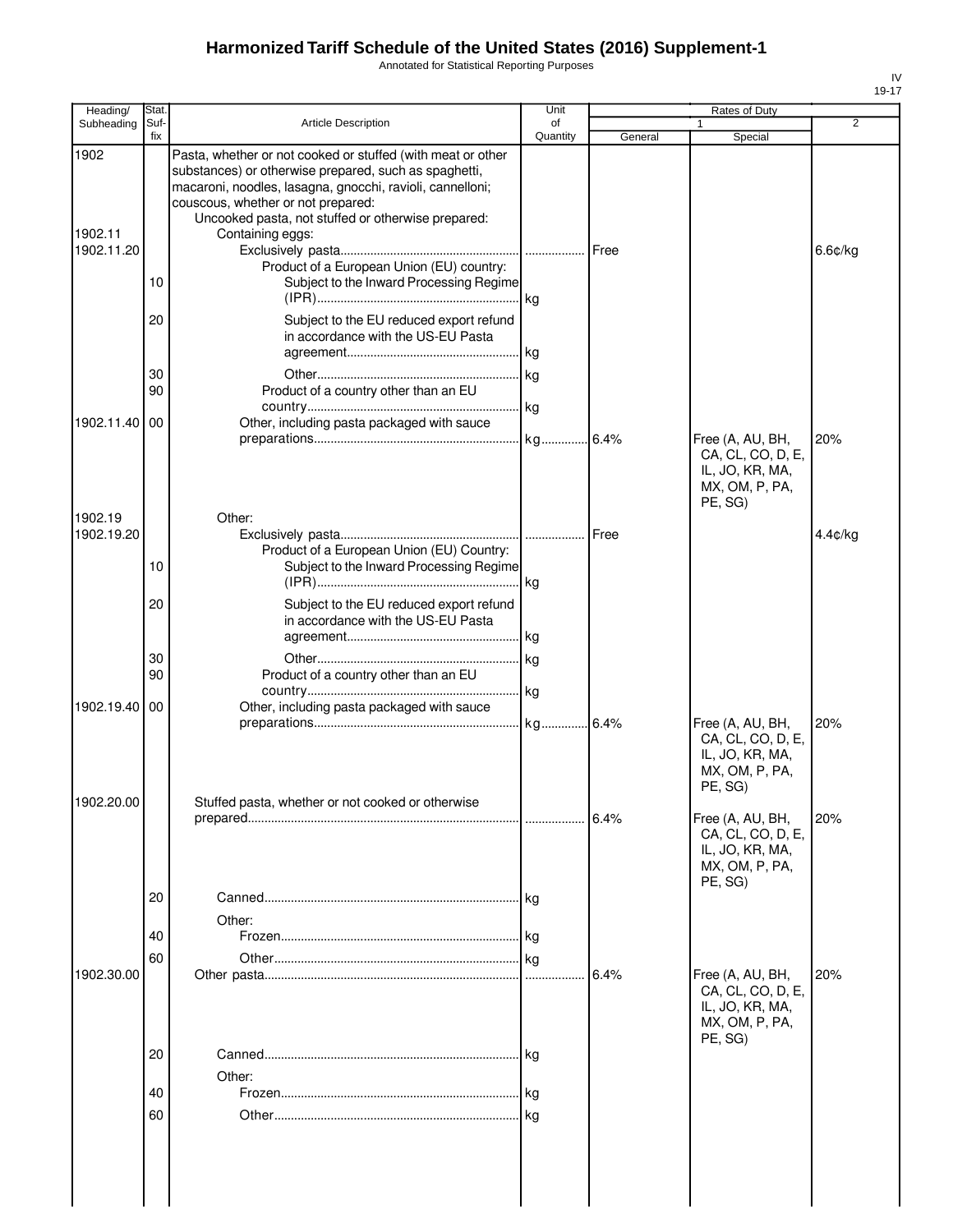Annotated for Statistical Reporting Purposes

| Heading/ Stat.<br>Subheading Suf- |     |                                                                                                                                                                                   | Unit             |         | Rates of Duty                                                                         |                |
|-----------------------------------|-----|-----------------------------------------------------------------------------------------------------------------------------------------------------------------------------------|------------------|---------|---------------------------------------------------------------------------------------|----------------|
|                                   |     | Article Description                                                                                                                                                               | $_{\mathsf{of}}$ |         | $\mathbf{1}$                                                                          | $\overline{2}$ |
| 1902 (con.)                       | fix | Pasta, whether or not cooked or stuffed (with meat or other<br>substances) or otherwise prepared, such as spaghetti,<br>macaroni, noodles, lasagna, gnocchi, ravioli, cannelloni; | Quantity         | General | Special                                                                               |                |
| 1902.40.00 00                     |     | couscous, whether or not prepared: (con.)                                                                                                                                         |                  |         | Free (A, AU, BH,<br>CA, CL, CO, D, E,<br>IL, JO, KR, MA,<br>MX, OM, P, PA,<br>PE, SG) | 20%            |
|                                   |     |                                                                                                                                                                                   |                  |         |                                                                                       |                |
|                                   |     |                                                                                                                                                                                   |                  |         |                                                                                       |                |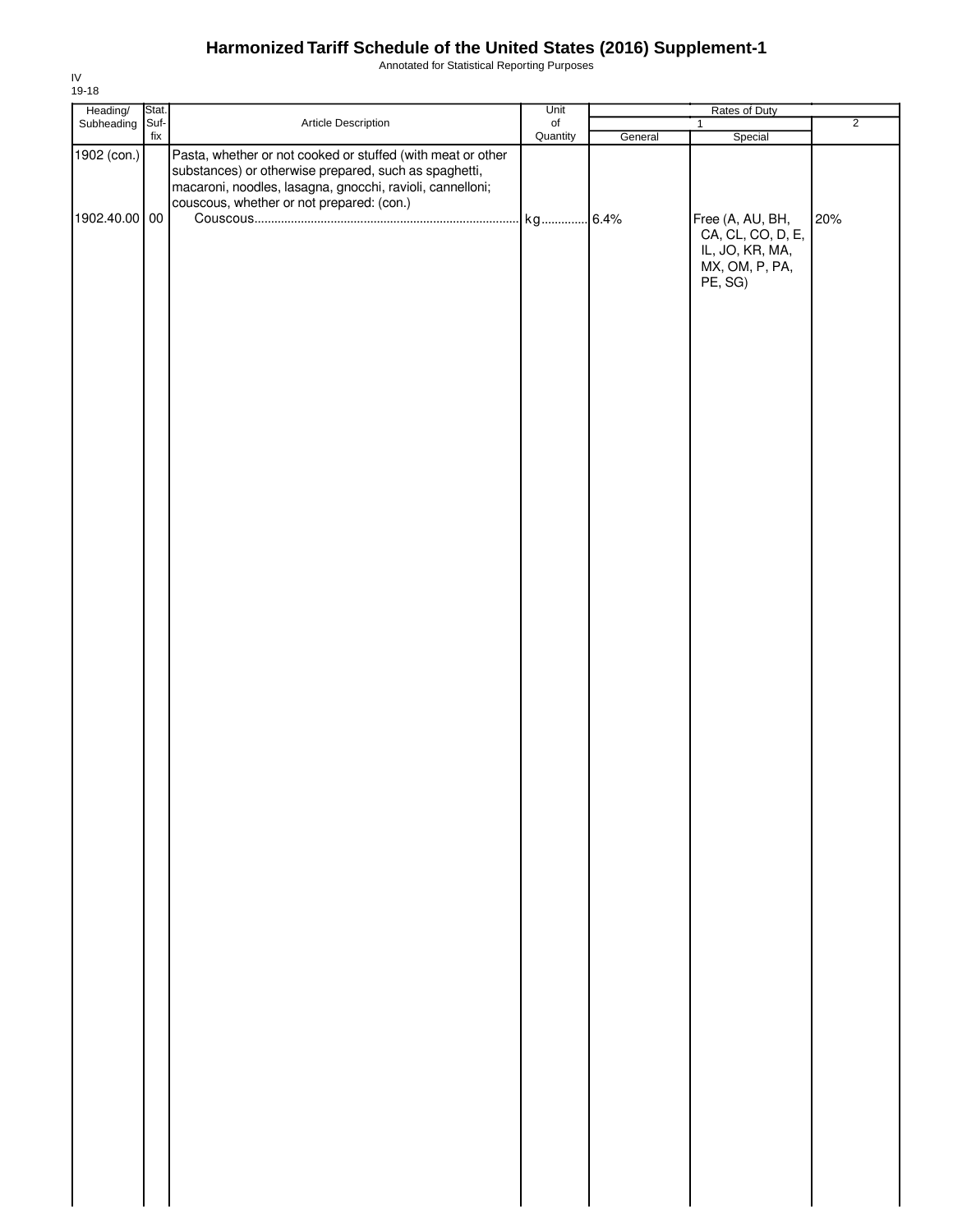Annotated for Statistical Reporting Purposes

| Heading/      | <b>Stat</b> |                                                                                                                                                                                                                                                                                                                                  | Unit           |         | Rates of Duty                                                                          |                |
|---------------|-------------|----------------------------------------------------------------------------------------------------------------------------------------------------------------------------------------------------------------------------------------------------------------------------------------------------------------------------------|----------------|---------|----------------------------------------------------------------------------------------|----------------|
| Subheading    | Suf-<br>fix | <b>Article Description</b>                                                                                                                                                                                                                                                                                                       | of<br>Quantity | General | Special                                                                                | $\overline{2}$ |
| 1903.00       |             | Tapioca and substitutes therefor prepared from starch, in the<br>form of flakes, grains, pearls, siftings or in similar forms:                                                                                                                                                                                                   |                |         |                                                                                        |                |
| 1903.00.20 00 |             |                                                                                                                                                                                                                                                                                                                                  |                |         |                                                                                        | Free           |
| 1903.00.40    | 00          |                                                                                                                                                                                                                                                                                                                                  | kg             | 0.8¢/kg | Free (A+, AU, BH,<br>CA, CL, CO, D, E,<br>IL, JO, KR, MA,<br>MX, OM, P, PA,<br>PE, SG) | 3.3¢/kg        |
| 1904          |             | Prepared foods obtained by the swelling or roasting of cereals<br>or cereal products (for example, cornflakes); cereals (other<br>than corn (maize)) in grain form or in the form of flakes or other<br>worked grains (except flour, groats and meal), pre-cooked or<br>otherwise prepared, not elsewhere specified or included: |                |         |                                                                                        |                |
| 1904.10.00    |             | Prepared foods obtained by the swelling or roasting of                                                                                                                                                                                                                                                                           |                |         | Free (A, AU, BH,<br>CA, CL, CO, D, E,<br>IL, JO, KR, MA,<br>MX, OM, P, PA,<br>PE, SG)  | 20%            |
|               | 40          |                                                                                                                                                                                                                                                                                                                                  |                |         |                                                                                        |                |
| 1904.20       | 80          | Prepared foods obtained from unroasted cereal flakes or<br>from mixtures of unroasted cereal flakes and roasted cereal<br>flakes or swelled cereals:                                                                                                                                                                             |                |         |                                                                                        |                |
| 1904.20.10 00 |             | In airtight containers and not containing apricots, citrus                                                                                                                                                                                                                                                                       |                |         |                                                                                        |                |
|               |             |                                                                                                                                                                                                                                                                                                                                  |                |         | Free (A+, AU, BH,<br>CA, CL, CO, D, E,<br>IL, JO, KR, MA,<br>MX, OM, P, PA,<br>PE, SG) | 35%            |
| 1904.20.90 00 |             |                                                                                                                                                                                                                                                                                                                                  |                |         | Free (A+, AU, BH,<br>CA, CL, CO, D, E,<br>IL, JO, KR, MA,<br>MX, OM, P, PA,<br>PE, SG) | 35%            |
| 1904.30.00 00 |             |                                                                                                                                                                                                                                                                                                                                  |                |         | Free (A, AU, BH,<br>CA, CL, CO, D, E,<br>IL, JO, KR, MA,<br>MX, OM, P, PA,<br>PE, SG)  | 35%            |
| 1904.90.01    |             |                                                                                                                                                                                                                                                                                                                                  |                | 14%     | Free (A, AU, BH,<br>CA, CL, CO, D, E,<br>IL, JO, KR, MA,<br>MX, OM, P, PA,<br>PE, SG)  | 35%            |
|               | 20          |                                                                                                                                                                                                                                                                                                                                  |                |         |                                                                                        |                |
|               | 40          |                                                                                                                                                                                                                                                                                                                                  |                |         |                                                                                        |                |
|               |             |                                                                                                                                                                                                                                                                                                                                  |                |         |                                                                                        |                |
|               |             |                                                                                                                                                                                                                                                                                                                                  |                |         |                                                                                        |                |
|               |             |                                                                                                                                                                                                                                                                                                                                  |                |         |                                                                                        |                |
|               |             |                                                                                                                                                                                                                                                                                                                                  |                |         |                                                                                        |                |
|               |             |                                                                                                                                                                                                                                                                                                                                  |                |         |                                                                                        |                |
|               |             |                                                                                                                                                                                                                                                                                                                                  |                |         |                                                                                        |                |
|               |             |                                                                                                                                                                                                                                                                                                                                  |                |         |                                                                                        |                |
|               |             |                                                                                                                                                                                                                                                                                                                                  |                |         |                                                                                        |                |
|               |             |                                                                                                                                                                                                                                                                                                                                  |                |         |                                                                                        |                |
|               |             |                                                                                                                                                                                                                                                                                                                                  |                |         |                                                                                        |                |
|               |             |                                                                                                                                                                                                                                                                                                                                  |                |         |                                                                                        |                |
|               |             |                                                                                                                                                                                                                                                                                                                                  |                |         |                                                                                        |                |